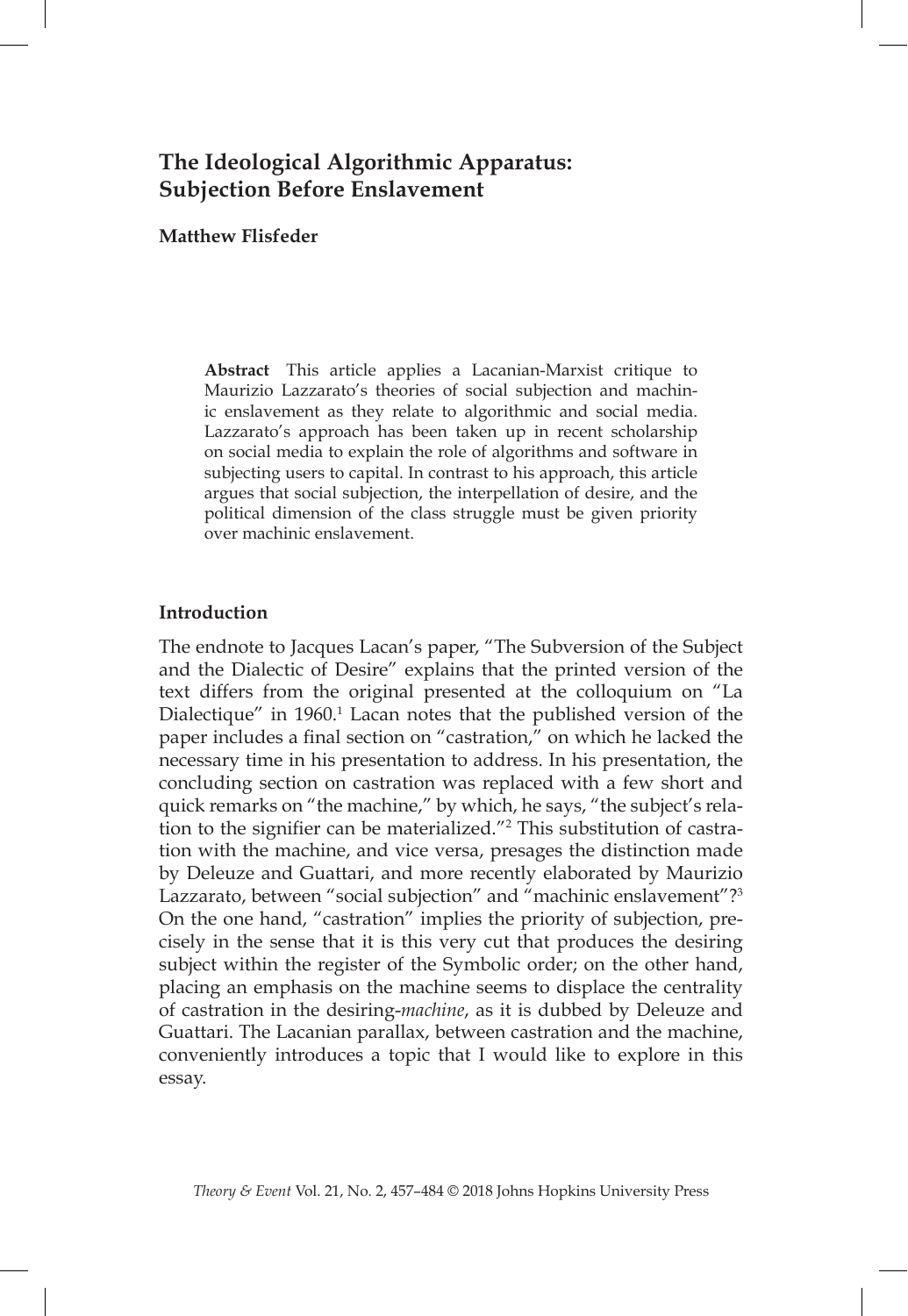Using the example of algorithmic and social media, I argue for the priority of what Lazzarato refers to as "social subjection" (and hence, castration in the logic of producing a desiring subject), and I disagree with the way that he positions the relationship between subjection and enslavement. Here, I use social media as a tactical model for making this argument because of its centrality in neoliberal capitalism, both as fixed capital, but also as a communications medium. Generally, my goal is to unravel how we might come to understand the role of algorithmic and social media in the context of the capitalist mode of production. Social media overlaps two critical functions, democracy and surveillance, even as it also superimposes the functions of (exploited) labor and enjoyment over those states. The nexus of these overlaps amounts to what Jodi Dean refers to as "communicative capitalism."4 This is a medium of communications, and therefore plays a role in the production and circulation of information and meaning. However, my claim is that ideologically the production of meaning in social media is tied principally to processes of social subjection, which help to incorporate subjects into the matrices of machinic enslavement, and (ultimately) exploitation. In contrast, for Lazzarato, subjection seems to be a process by which people are interpellated *out of* the assemblage of the machine. I argue, instead, that the subject *precedes* enslavement in the machinic assemblage, and therefore ideological interpellation needs to be understood as an instance that takes place prior to machinic enslavement.

My own reference to subjection is located at the intersection of "castration," in the Lacanian-psychoanalytic sense, and the class struggle. The overlapping contexts of the subject's entry into the Symbolic order, and her positioning relative to the class struggle, logically precede her enslavement in the machine, regardless of the fact that the machine is defnitively and retroactively a force of subjection both in terms of exploitation and the circulation of desire. Social media, as "meaning machines," to use Langlois's term,<sup>5</sup> in this respect are not unlike the ideological apparatuses theorized by Althusser,<sup>6</sup> but they are distinguished by the way that they also overlap processes of exploitation and interpellation directly. In other words, the algorithmic logic of social media attracts the user-subject through the lure of desire, whereby she is interpellated by the processes of the platform; but at the same time, it is through this process of interpellation, and searching out her "lost object" of desire in the matrices of social media that the user-subject also participates in the production of value that is expropriated by platform owners, and appropriated more generally by the class of capitalists. Nevertheless, without her prior entry into the Symbolic order as a desiring subject, enslavement would be difficult, or even impossible, since no basis would exist for its ability to draw in her attention.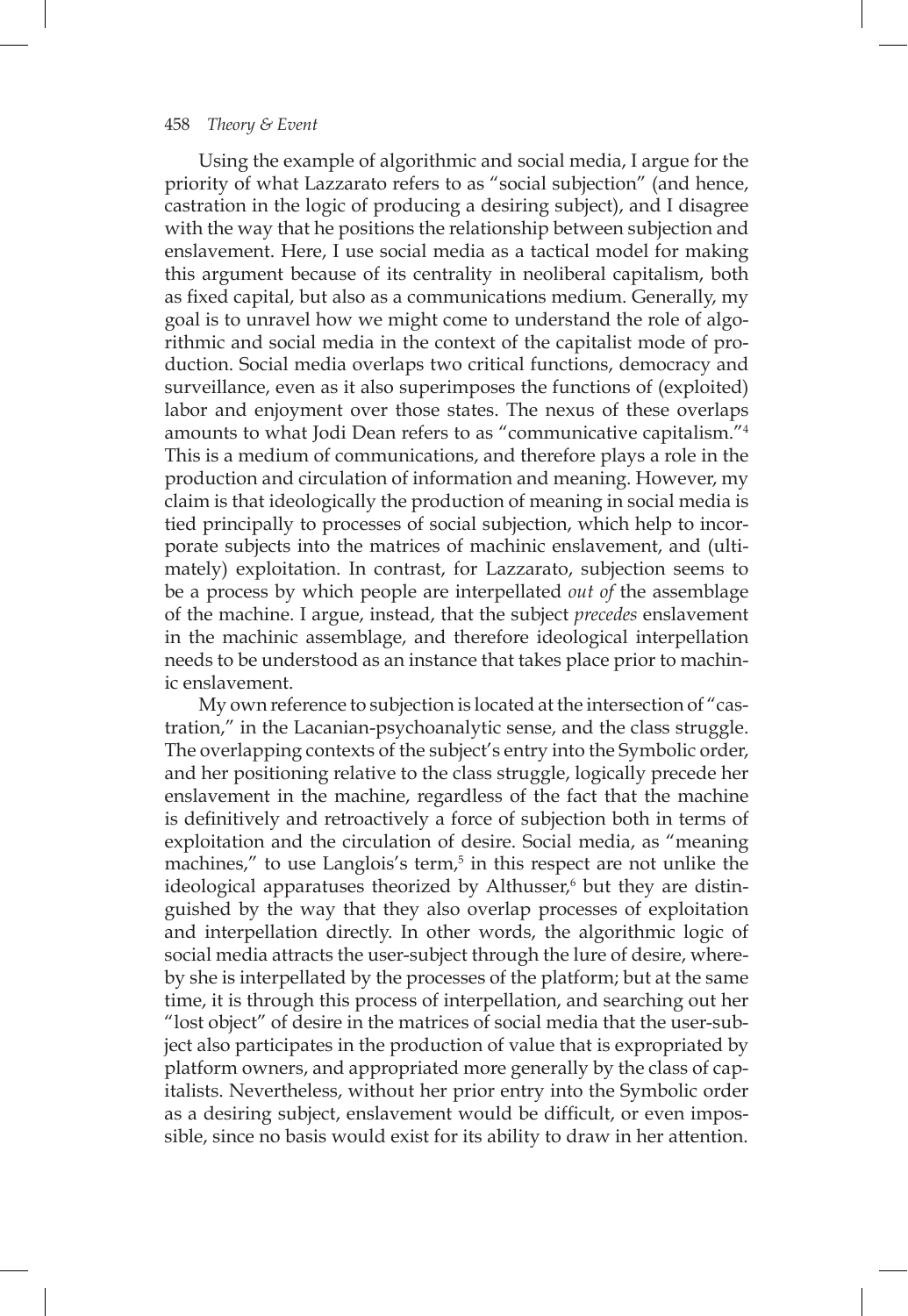By referring to the "ideological apparatus" in my title, I am of course alluding to Althusser's theory of ideology, subjectivity, and his disciplinary technologies of interpellation, which he referred to as the Ideological State Apparatuses (ISAs).7 Just as Althusser's interest was in coming to understand the way that capitalist relations of production are reproduced, so too do my interests lie in the way that algorithmic media facilitate both the formal matrix of exploitation, as well as the modes of interpellation that tether people to these matrices. Expropriation is still made possible in (neo)liberal capitalism because of the wage relation and commodity fetishism, which veils the social relation of exploitation by giving the worker *something* back; however, the value of this *something* remains far below the value of the expropriated surplus value inscribed into the commodity.<sup>8</sup> Although recent literature proposes viewing capitalist relations of production in terms of the real subsumption of labor and subjectivity—that is, "the restructuring of social relations according to the demands of capitalist valorization"9 —and in terms of social production rather than simple commodity production, $10 \text{ my claim}$  is that the commodity form, and hence fetishism, still factors heavily in the precipitous subjection relative to the class struggle that facilitates the subject's enslavement to the machine. The logic of fetishism is key and works at a formal level, in the exploitation of what Christian Fuchs calls the "prosumer commodity $^{\prime\prime}$ <sup>11</sup> — a confluence of being both a producer and a consumer of information—and the exchange of data for meaning/meaningfulness and enjoyment. How then can we conceive these overlapping and converging apparatuses of exploitation and enjoyment?

My reference to Althusser and the concept of the ISAs also takes into consideration the way that the Slovenian School of Lacanian scholarship has elaborated the notion of interpellation and the differences between Althusser's concept of the subject and that developed by Lacan. Mladen Dolar, for instance, notes that for Althusser, "the subject is what makes ideology work; for [Lacanian] psychoanalysis, the subject emerges where ideology fails."<sup>12</sup> Slavoj Žižek, likewise, highlights the fact that the Lacanian approach to interpellation reverses the formula proposed by Althusser: "it is never the individual which is interpellated as subject, *into* subject; it is on the contrary the subject itself who is interpellated as  $x$  (some specific subject-position, symbolic identity or mandate), thereby eluding the abyss of *\$* [the void or gap that marks the subject within the Symbolic order]."13 My own understanding of the relationship between subjectivity and interpellation, therefore, draws primarily upon the Lacanian conception, seeing the subject as expressing primarily the gap or lack within the Symbolic order; however, for the desiring subject, action revolves around evading this lack—assuming a subject-position or identity within the Symbolic order, as Zižek puts it, which remains tied to the subject's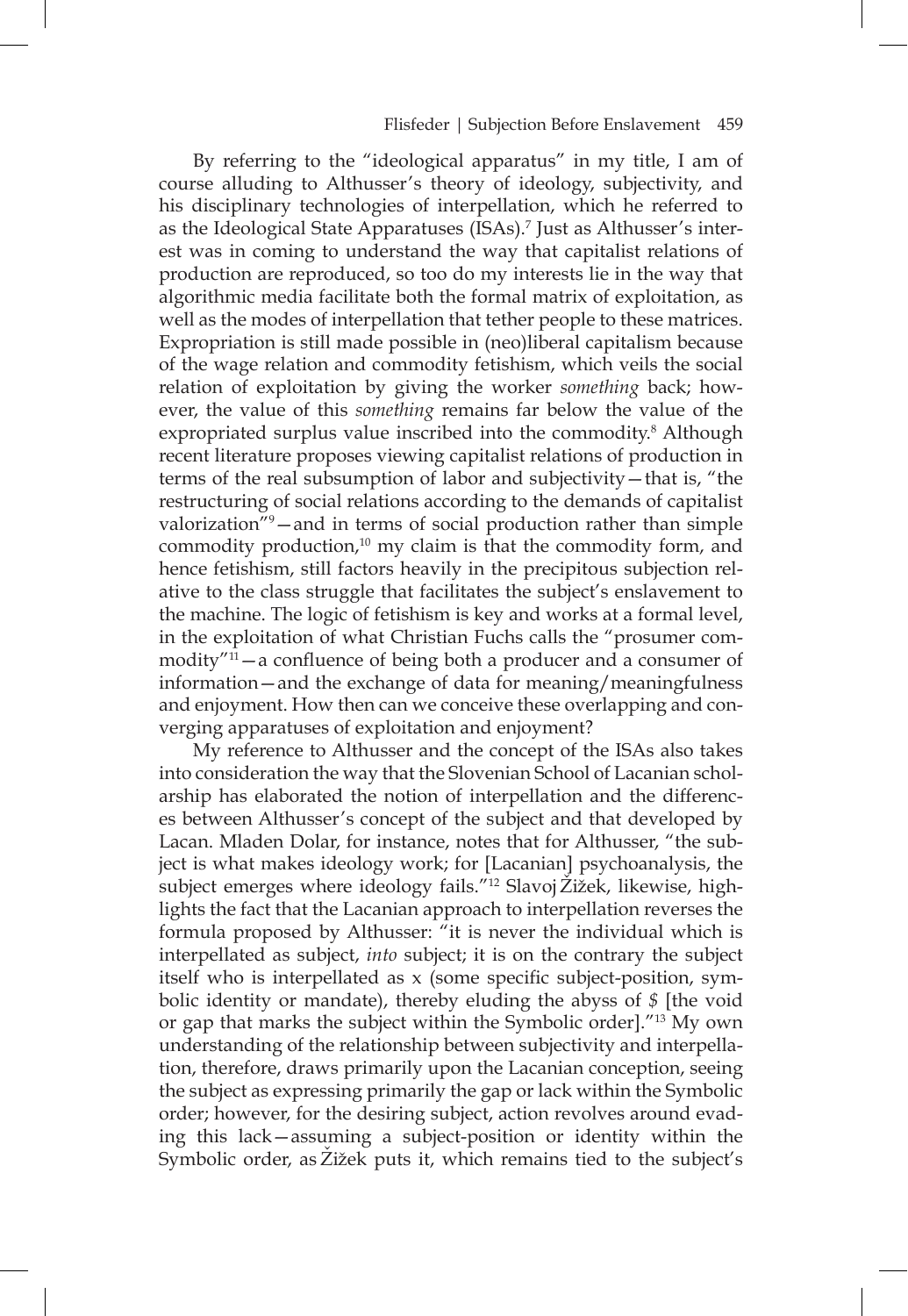pursuit of the "lost object" of desire.14 But it is the subject's entry into the Symbolic order, the product of "symbolic castration"—that is of giving up or losing that element which is perceived as "completing" the subject—which activates desire. Therefore, as I see it, the desiring subject precedes her own enslavement into the machine, including smart machines like algorithmic and social media.

Thus, when we look at algorithmic media we find that the interrelationship between exploitation and enjoyment are compressed into a single form. When using a popular social media site, like Facebook, for instance, we fnd that it is at once a source of exploitation, expropriation, and interpellation. Not only does subjection takes precedence at the level of the desiring subject; it also, I claim, precedes at the level of the gap or lack in the social—or in other words, the political at the heart of the social (i.e., the class struggle). But Lazzarato's view, which prioritizes enslavement, or the intersection of enslavement-subjection, *misses* the priority of exploitation, and therefore the role of the class struggle, itself, at the heart of the mode of production. I argue instead that algorithmic and social media make possible a deeper identifcation between the production of surplus value through exploitation and the lure of desire in what Lacan referred to as surplus-enjoyment. Although I believe that Lazzarato goes too far in reifying the subject in the assemblage of the machine, I still agree that the machine occupies a component part in reproducing both the capitalist processes of exploitation and interpellation, particularly in the new age of the algorithmic media, like social media, and digital automation. Nevertheless, it is the context of the class struggle (socially and politically) and "castration" (psychically), which is missing in Lazzarato's account, that positions our understanding of the role played by the machine in reproducing capitalist class interests and power.

## **(Re-)Inventing the Matrix**

When discussing the convergence of labor and enjoyment in algorithmic media, it is diffcult not to draw an analogy with the Wachowski siblings' *The Matrix* (1999), in which humans are exploited by the machines as sustenance, where the humans' pleasure and enjoyment provide the main source of energy fueling the machines. Yet, it is this imagery that frames the contentions I have with the kind of perspective held by Lazzarato, in which the subject-object dualism is dispelled with the effect of displacing the centrality of the subject-subject *antagonism* of the class struggle.15 It is in this sense that I place emphasis on subjection over enslavement, while still attempting to maintain the significance of enslavement in the apparatus theory of ideology and subjectivity.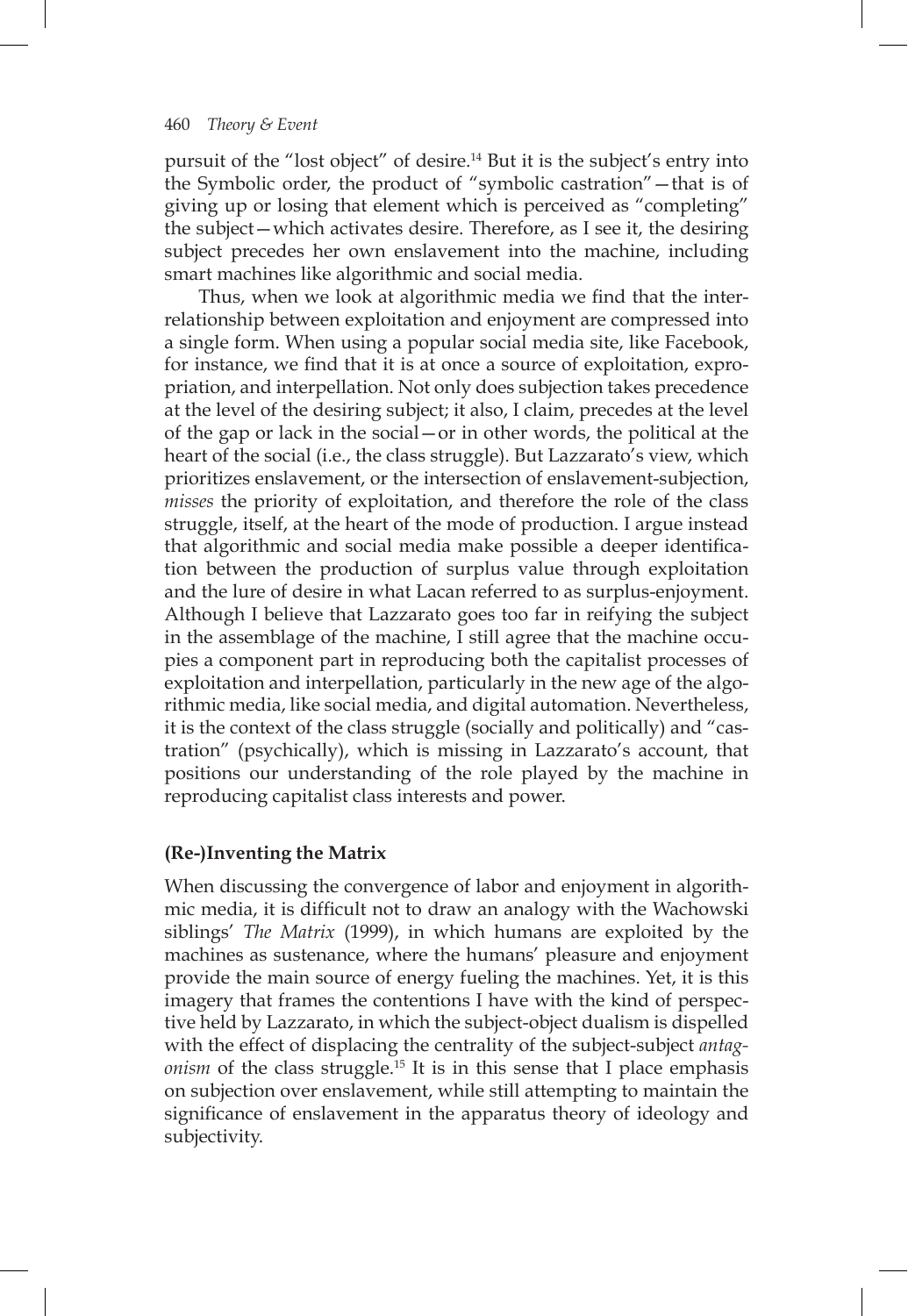Social subjection and machinic enslavement encompass the intersection of politics and technology. In the history of capital, machinery developed in order to reduce the amount of necessary labor time, to make processes of production more efficient, and to discipline the labor force through automation, the threat of unemployment, and de-skilling. Machinery also proved critical in what Marx refers to as "relative surplus value," when the length of the working day was shortened, and capitalists needed to find mechanisms for producing the same amount (or more) of surplus value in a shorter period of time than what was produced in longer periods of the working day (what Marx refers to as "absolute surplus value"). Machinery therefore made possible the production of relative surplus value within the limits of shorter working days, where labor power could only be put to work for a fixed and given amount of time. Automation in machinery thus helps to reduce the amount of *necessary* labor time within the context of the capitalist mode of production, increasing the amount of *surplus* labor as the *source* of surplus value and profit.

Revolutions in productive technology (from the early-/mid-nineteenth century onward) also emerged in parallel with the rise of new (analogue) entertainment technology and media, from the Daguerreotype and film to radio and television.<sup>16</sup> However, the machinery that changed everything was the development of digital automation and information technology, from the desktop computer to the laptop, the internet, the smartphone and tablet, software, social, and algorithmic media.17 The latter have converged in ways that now make possible the overlapping functions required to discipline populations and enforce contemporary mechanisms of control, so that we have, in a single device, machinations of enjoyment *and* labor, but also of democracy, surveillance, *and* control.18

When we consider the productive and the consumptive aspects of algorithmic new media—labor and entertainment—we start to see in what sense the logics of surplus value and surplus enjoyment overlap. Surplus value and surplus-enjoyment have a parallax relationship in the same way that exploitation and ideology, historical and dialectical materialism, and the subject and object share a parallax relationship.<sup>19</sup> We cannot necessarily comprehend the matter at hand unless it is viewed through an identifying gaze that approaches the object from the inverse sides of the same problem. To better explain this overlap, let's take the example of the episode, "Fifteen Million Merits," from the Charlie Brooker series, *Black Mirror* (2011-). In this episode, which takes place (like all episodes of the series) in the not-too-distant future, people "work" in "factories" that combine physical labor with entertainment. Workers perform labor by riding stationary exercise bicycles. While doing so, they watch television on a large LCD display screen positioned directly in front of them. Work stations are lined up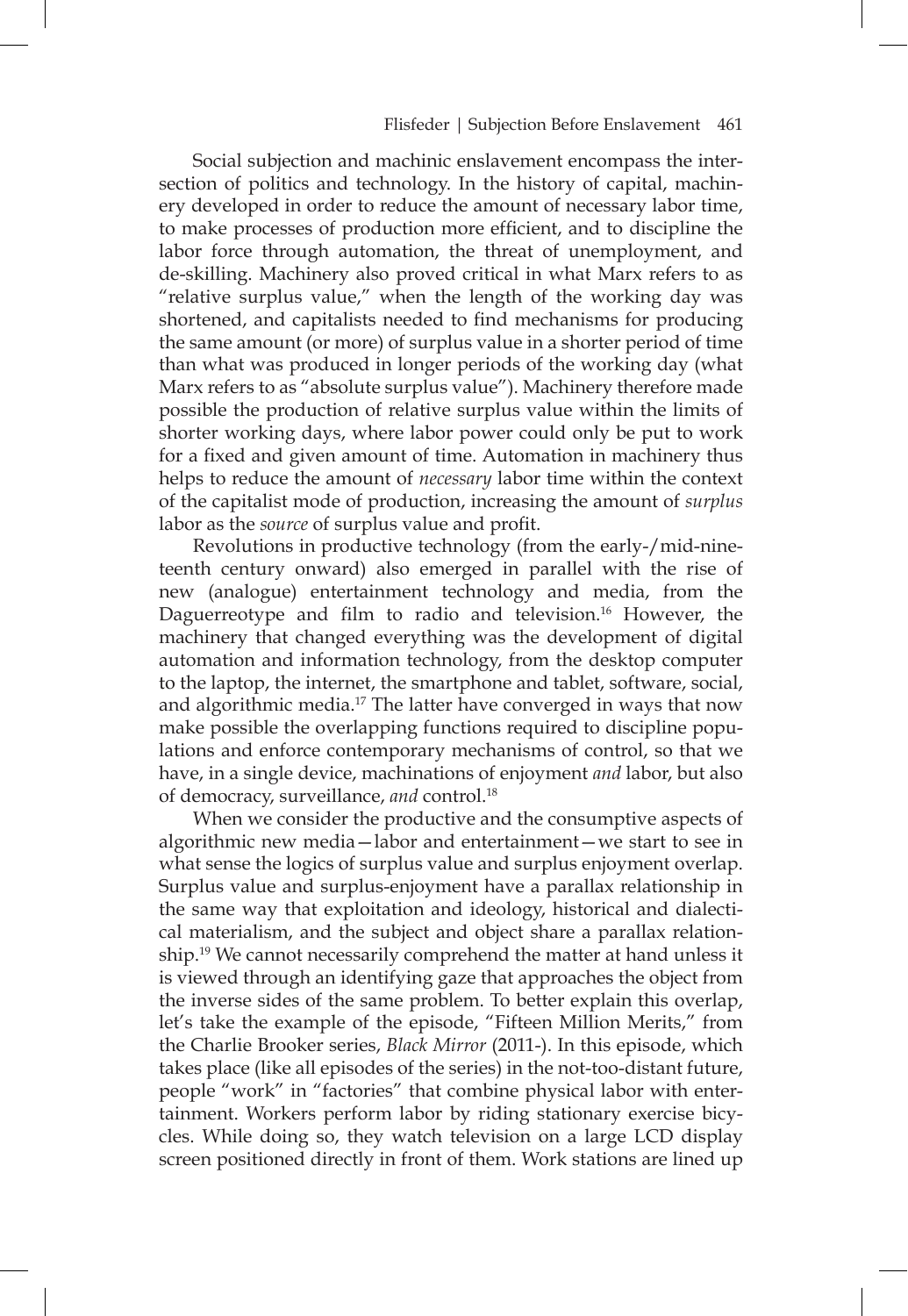in rows, with each worker cycling side by side. Each has his or her own television monitor, which they use to select and watch a program of their choice, or to play an interactive videogame. The purpose of this labor remains unclear (conceivably it is to generate energy to power this dystopian society). There is no mention of what kind of value is being produced and for whom. However, the more each worker cycles—the longer he or she spends performing their work—the more they accrue in wages measured in "merits." A worker's wealth in merits is displayed whenever they plug into an interactive display, which are located at various locations on every wall in this claustrophobic world that only seems to support indoor living.

The episode follows the life of Bing (Daniel Kaluuya), a quiet loner who goes back and forth, every day, from his small wall-to-wall display screen bedroom to the cycling centre where he works. In his bedroom, just like at work, he watches TV and plays videogames. From time to time, banner ads for pornography websites pop up in the middle of his viewing. He is able to ignore the ads but is forced to pay a fee from his merits. If he chooses to close his eyes during the ad, an alarm bell sounds and red lights fash until he once again continues to consume. This is truly a society of the spectacle, where people are continuously enjoined to "amuse themselves to death," in which entertainment and labor converge in ways that demonstrate the homology between surplus value and surplus-enjoyment. Ideologically, people are driven by the superego injunction to "Enjoy!, $\frac{1}{20}$  and even when they attempt to evade this injunction it is re-enforced through threats of indirect (punitive) violence (a reference to contemporary postmodern culture in which the prohibition to enjoy has been transformed into the obligation to enjoy). In this world, media is hyper-personalized—it is "mass" media, only in the sense that the masses consume simultaneously, but personalized because of the direct individualized engagement with the sites of consumption. Materially, then, this engagement fuels the drive to produce—or, at the very least, it provides distraction and amusement at the same time that workers are driven towards laboring activities, not unlike the dangling of the carrot in front of the horse. This model best explains the overlap in algorithmic and social media between labor and enjoyment, between the production of surplus value and surplus-*jouissance*. It demonstrates precisely the way in which I here conceive the role of algorithmic media in interpellating subjects through the lure of desire, while they at the same time participate in the production of surplus value. But it also encapsulates the intersection of what Lazzarato refers to as social subjection and machinic enslavement. Therefore, in the following section I outline the distinction between these terms. I do so, however, in order to lay claim to the fact that social subjection takes precedence over machinic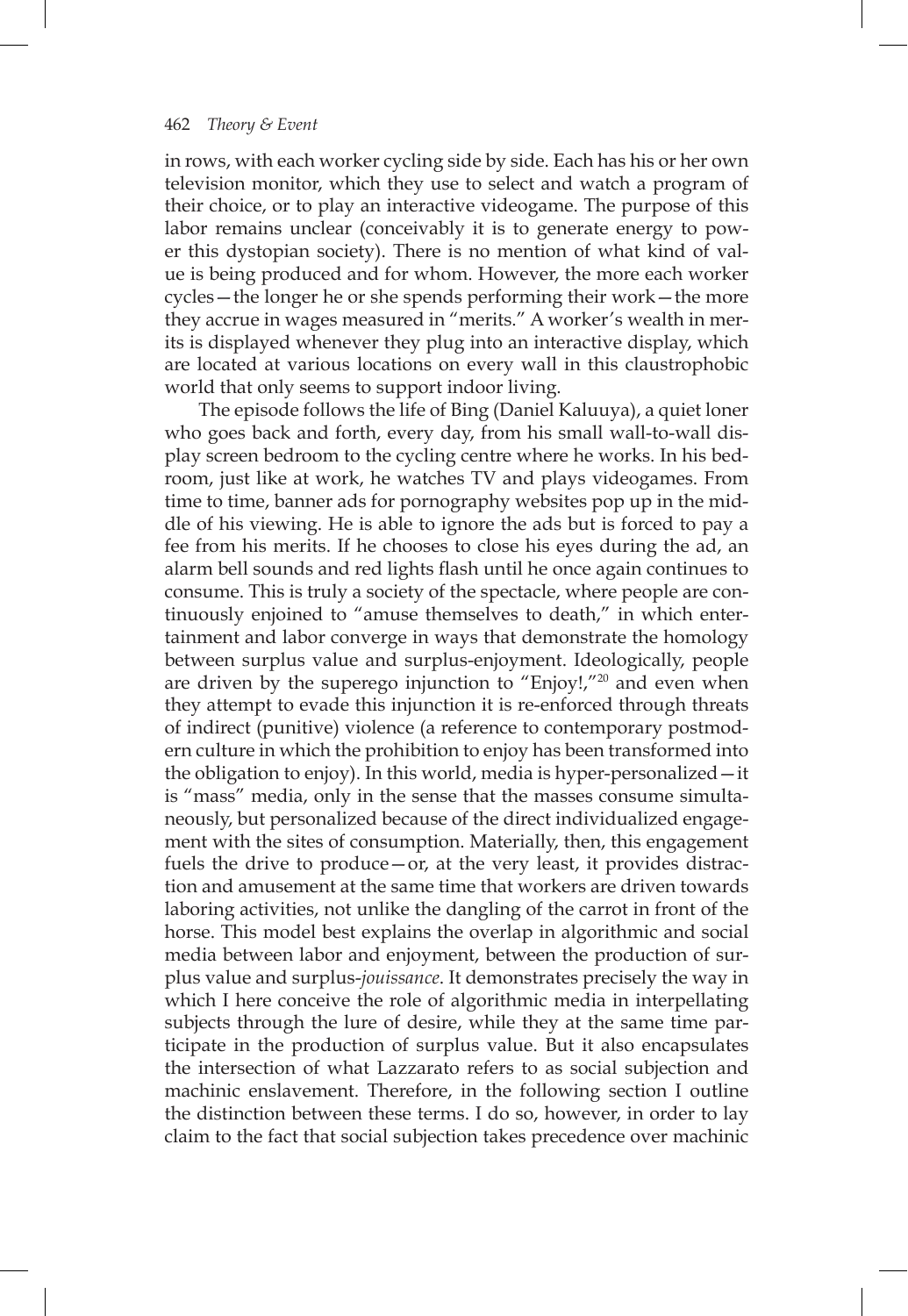enslavement. As I have already alluded to, above, such a priority is tied to the precedence given to the production of the desiring subject.

#### **Lazzarato: Subjection and Enslavement**

Drawing on Deleuze and Guattari,<sup>21</sup> Lazzarato contends that subjectivity is produced by and within capitalism in two ways, or through two apparatuses: that of social subjection, and that of machinic enslavement. According to Lazzarato, subjection "equips us with a subjectivity, assigning us an identity, a sex, a body, a profession, a nationality, and so on."22 Machinic enslavement, conversely, "occurs via desubjectivization by mobilizing functional and operational, non-representational and asignifying, rather than linguistic and representational semiotics."<sup>23</sup> With machinic enslavement, the subject loses her individuality and becomes a mere cog in the machine, or "a component part of an assemblage," which includes structures not normally conceived as "machinery," such as businesses, the fnancial system, the media, welfare state institutions like schools, hospitals, museums, theatres, and (of course) the internet.<sup>24</sup> Subjection, in other words, deals in the construction of *individuals*—it is interpellation in the sense attributed to Althusser; enslavement, however, incorporates people as "dividuals"—that is (to paraphrase Deleuze),<sup>25</sup> as samples of data and data sets.<sup>26</sup> Machinic enslavement, therefore, refers to the way that people are incorporated into a human-machine assemblage.

Lazzarato is keen to emphasize the role that machinic enslavement plays in producing capitalist subjectivity, particularly since, according to him, several contemporary social theorists, such as Alain Badiou, Jacques Rancière, Judith Butler, and Žižek,<sup>27</sup> ignore this aspect, preferring to focus on questions relating to social subjection.<sup>28</sup> Against these thinkers, Lazzarato claims that unlike feudal society, power relations in capitalism are impersonal and emerge out of the organization of machines.<sup>29</sup> As he puts it, "capital is not a mere relationship among 'people', nor is it reducible to an intersubjective relationship." Power relationships do exist, but according to Lazzarato they are constituted by "social machines"—by which he refers to corporations, collective infrastructures of the welfare state, and communications systems and are "assisted" by technical machines, such as algorithmic media.<sup>30</sup> Unlike subjection, (and this seems to be one of his central claims) enslavement dissolves the subject-object dualism, replacing it with "ontologically ambiguous" entities, hybrids, or what he refers to as "subject-object bi-face entities."31

Theorists that place their focus on subjection, according to Lazzarato, would seem to draw out too rigidly the subject-object dualism. Lazzarato remains somewhat critical of this stance, particularly since, for him, this would also seem to be the same process as drawn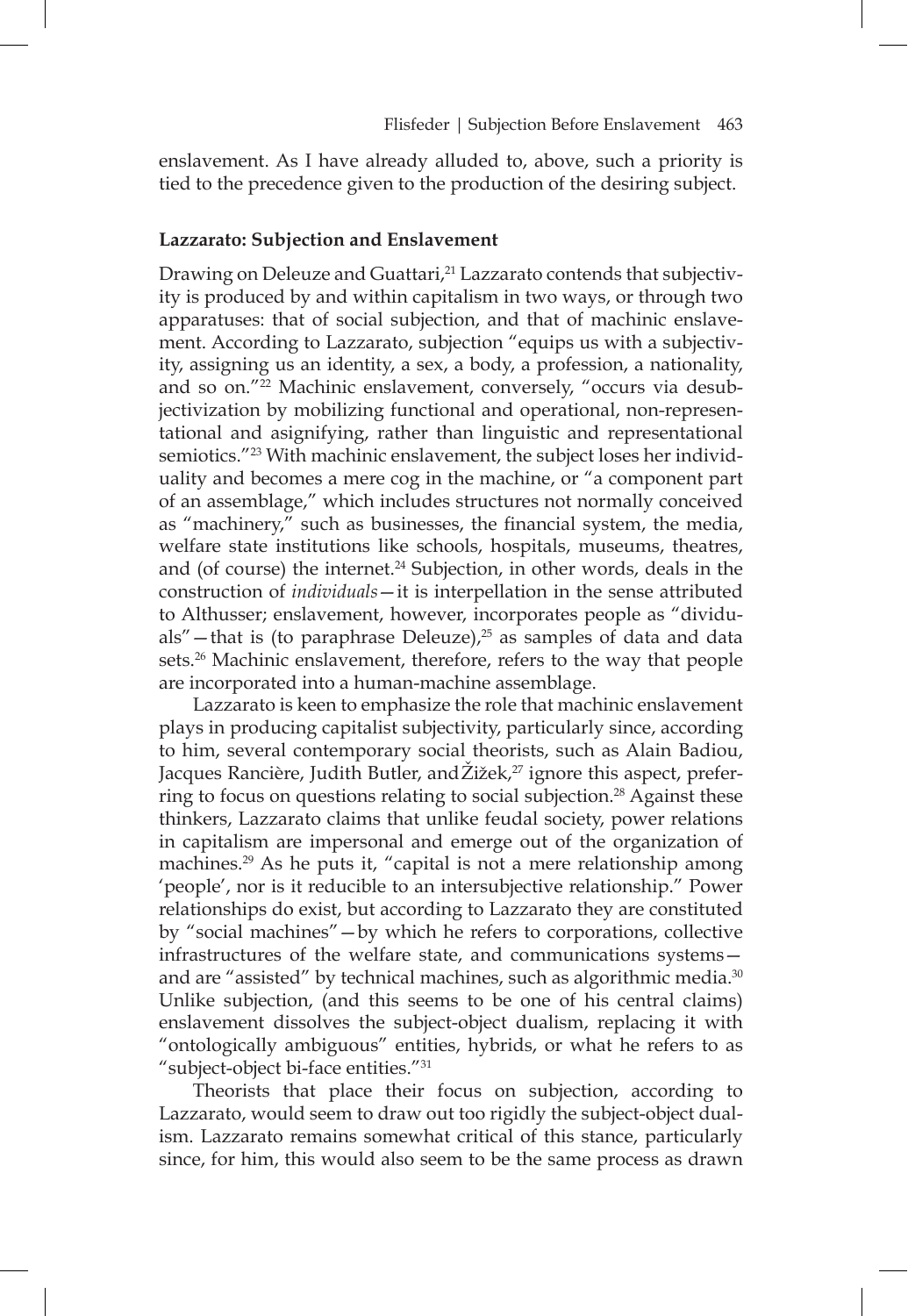out by capital: "by dividing the assemblage into subjects and objects, [property rights, for instance] empty the latter (nature, animals, machines, objects, signs, etc.) of all creativity, of the capacity to act and produce, which they assign only to individual subjects whose principle characteristic is being an 'owner' (an owner or non-owner)."32 By prioritizing the assemblage of machinic enslavement in this way, Lazzarato, it would appear, seems to place the class antagonism in a secondary position, relative to the machine.<sup>33</sup> That is to say, by viewing the production of capitalist subjectivity primarily as a product of dividuals, who are only *then* interpellated as individuals, Lazzarato seems to want to do away with the subject-object dualism, which he regards as central to the interpellation of the subject. This formulation, in some ways, is not too dissimilar to the Althusserian one, where individuals are interpellated as subjects. By comparison, Lazzarato sees *dividuals* being interpellated as subjects. The interpellation of the subject is something that withdraws her from the assemblage, forcing her into a subject position that only then divides us between subject and object. However, while working to disparage the subject-object dualism, Lazzarato misses, not the dualism, but the *antagonism* between *subjects*. Not an "intersubjective" relationship, but a subject-subject *antagonism*; or, in other words, the class struggle. In pointing to the subject-subject antagonism of the class struggle, my point is not to ignore the side of enslavement, but to draw out the fact that the technical object, regardless of the fact of enslavement, is that which is caught at the intersection of the tension of class power.

If I can put it somewhat differently, I claim that machinic enslavement is in a *secondary* position, relative to the class struggle, which does in fact prioritize what Lazzarato refers to as social subjection. The machine is that object which is caught in the tension produced by the class antagonism. Therefore, while I agree with Lazzarato that attention to machinic enslavement is pivotal to any theory of exploitation and emancipation, it must still be understood in the context of the class struggle. The development of productive machinery is a signifcant component of the class struggle, and attempts by capital to either increase rates of exploitation, or to replace workers with "labor saving technology," are crucial; but these elements proceed from the class struggle. Machinic enslavement is perhaps a precondition for later manifestations of the class struggle but is not logically prior. It is within the class struggle, too, that the kinds of subjectivization required for machinic enslavement are produced, first in the sense of reproducing the forms of inequality (including those that are tied to our embodiment, i.e., race and sex) that are necessary for the continued (re-)production of surplus value, and then in the sense of interpellating subjects by way of enjoyment. Lazzarato is, in fact, quite clear on this point when he explains that, "enslavement does not operate through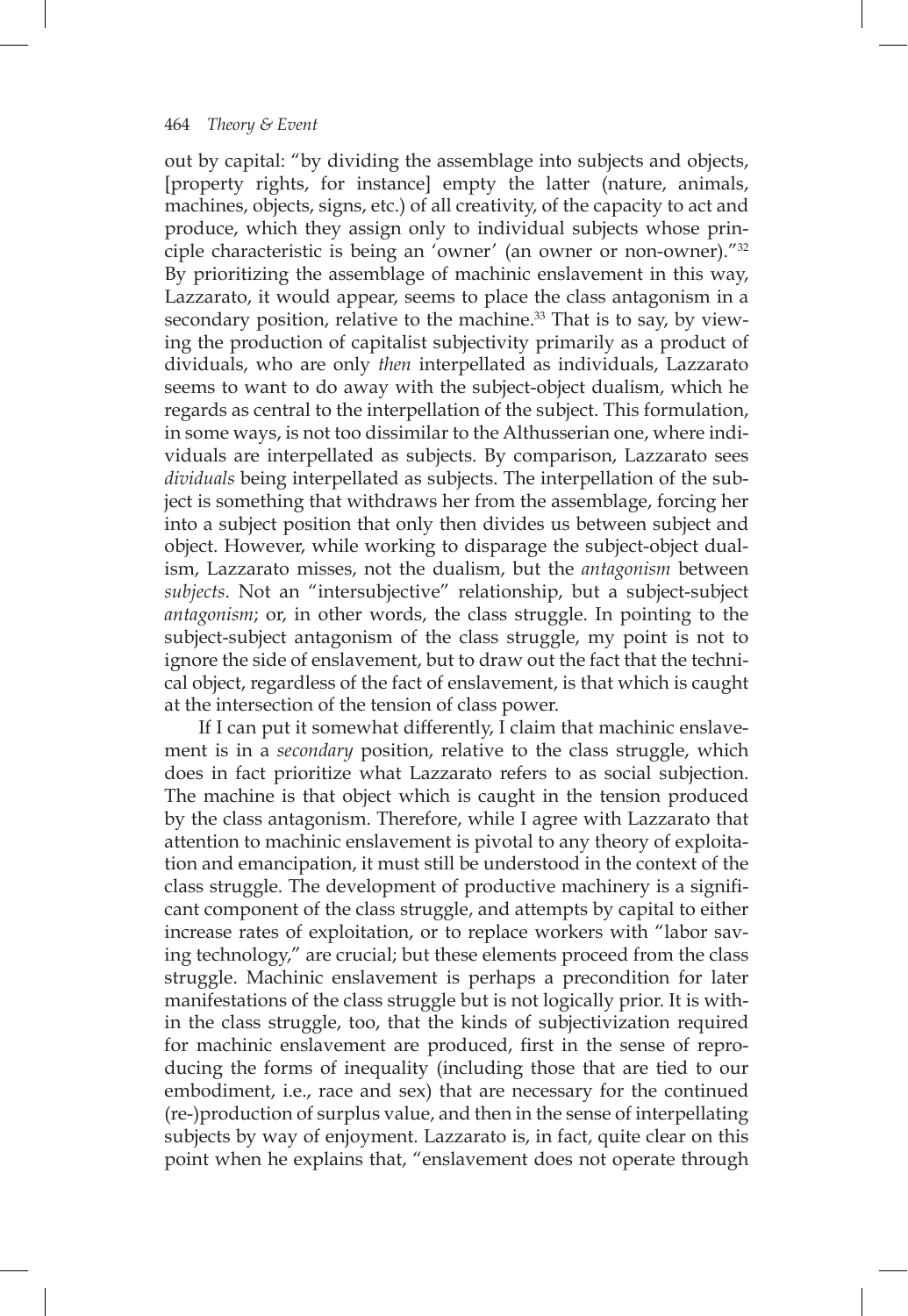repression or ideology… [Rather] it takes over human beings 'from the inside', on the *pre-personal* (pre-cognitive and preverbal) level, as well as 'from the outside', on the *supra-personal* level, by assigning them certain modes of perception and sensibility and *manufacturing an unconscious*. Machinic enslavement formats the basic functions of perceptive, sensory, affective, cognitive, and linguistic behaviour."34 In this sense, Lazzarato's lineage is fixed precisely on Deleuze and Guattari's productive model of desire in their schizoanalytic methodology, which sees the signifier so much as a tyrannical territorializing mechanism similar to the way that, as they see it, social subjection, *secondarily*, interpellates the subject out of the assemblage.<sup>35</sup> My claim, however, is that machinic enslavement is only productive as a critical category if it assumes a prior desiring subject, or a desiring subject that *precedes* its interpellation by the meaning machines of enslavement.

However, one of the benefits of using machinic enslavement as a valence of comprehension is that it helps to renew contemporary questions about the relationship between smart technologies, such as algorithmic media, capitalist exploitation, and interpellation. In this way, the logic of enslavement is useful for rethinking the modes of ideology critique. Rather than conceiving enslavement in the manner described by Lazzarato, it is worth conceiving it in terms of the subject-ideology logic introduced by Althusser in his theory of the ISAs, and the relationship between exploited labor and ideological interpellation. The two converge in algorithmic and social media, where users are exploited as prosumer commodities, but are also inscribed into the productive assemblage through their participation in the production of their own surplus-enjoyment.

### **Inside the Meaning Machine**

Just as Lazzarato seems to prioritize machinic enslavement in capitalist subjectivity, recent approaches in critical social media studies afford the same priorities to algorithmic media. Ganaele Langlois, for instance, claims that in the age of social media meaning is no longer simply a human process—it has become tied to technological and commercial processes.<sup>36</sup> What she refers to as "meaning" is not so much the content of a medium as much as it is the way in which algorithmic media and technology assigns "meaningfulness" to pieces of content. With participatory media, governance processes are geared towards "enabling and assigning levels of meaningfulness."37 Meaningfulness involves both processes of "assigning cultural value to information" and "strategies to foster a specific cultural perception of the platform."38 Assigning meaningfulness becomes important when considering the fact that platforms are geared towards *fostering as much participation as possible*. 39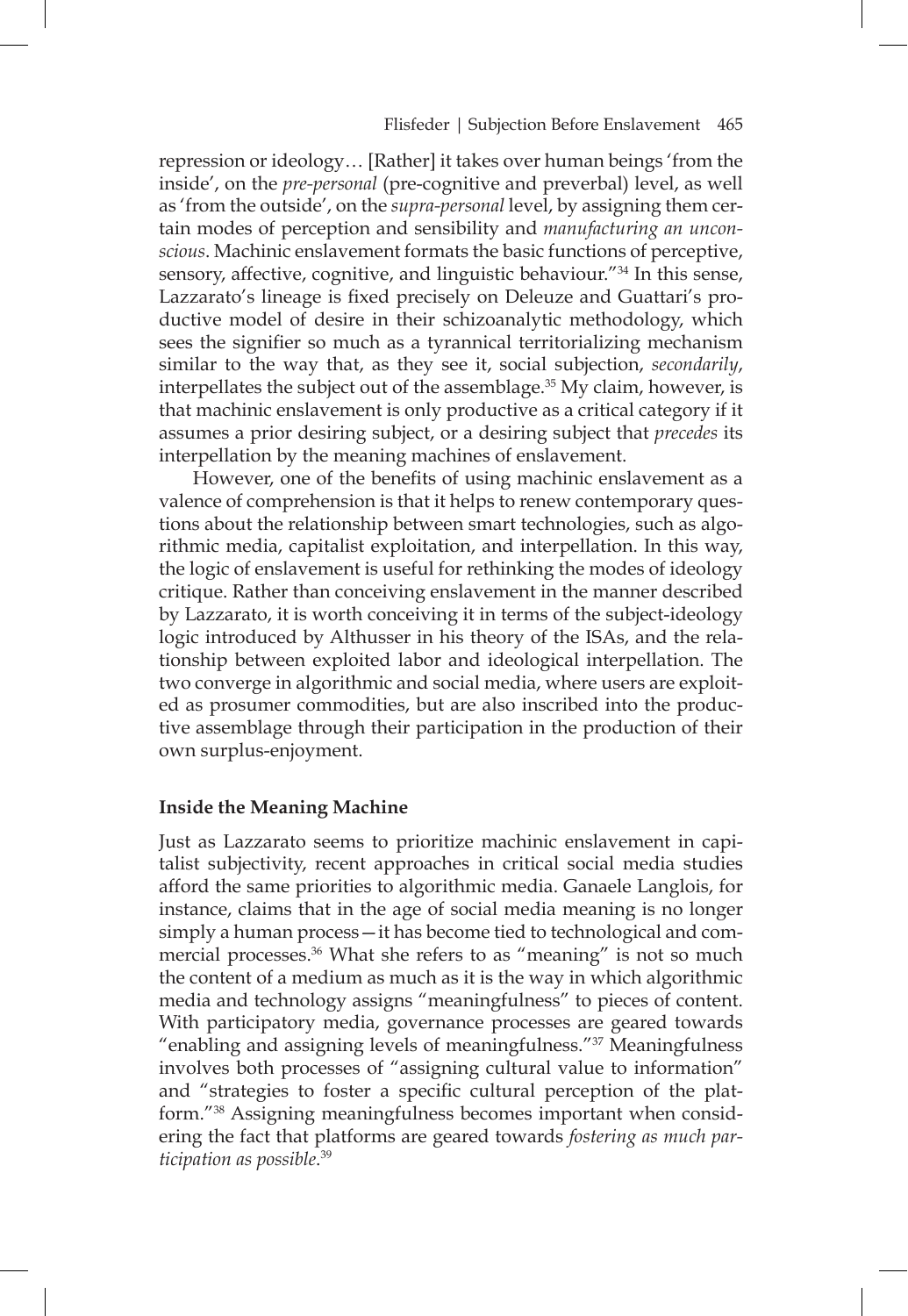Langlois's central argument is that software itself is a cultural actor.40 To make this case, she draws on a range of theoretical perspectives, most notably Actor Network Theory (ANT) and Autonomist Marxism. As she describes it, ANT "defines nonhumans such as technical objects as possessing agency, as being able to infuence, reshape, and bend to their will other nonhuman and human actors."41 As an actor, software is not just "a neutral conduit, or a mirror of our desires: it can impose a specific will, it can transform us, it promises to reveal new meaningful horizons, yet at the same time, it is not on the same footing as human actors in that it neither thinks nor is capable of any kind of cultural understanding."<sup>42</sup> Langlois defines the user as "someone who experiences nonhuman produced meaning and is potentially transformed by it, someone for whom meaning is directly tied to the ordering and making sense of one's existence."43 This conception of the user(s) is significant since, ordinarily, we have come to think of social media as interactive, wherein we engage with other *human* actors, agents, participants, and users, in our networks. However, Langlois is keen to point out that much of our interaction on social media is not so much (only) with other human participants—we in fact engage quite substantially with nonhuman actors in the form of software and algorithmic technology that contribute to the production of meaning and meaningfulness. For this reason, she dubs algorithmic media as "meaning machines."

Langlois's appeal to ANT and assemblage theory is consistent with the attempts of these theories to bypass the subject-object dualism. Hers is an approach that prefers to see us all as human-nonhuman hybrids, who are *transformed* into subjects by the "tyranny of the signifier." In this, she follows quite closely with Lazzarato, whom she draws upon in her analysis of social media and subjection. Meaning machines, she explains, "are assemblages of diverse technological, human, and cultural components that work through signs in order to create not only meanings, but also effects of meaningfulness and meaninglessness."44 Meaning, therefore, is not only about language and interpretation, it is also "technocultural."45 Langlois highlights a concern not simply with meaning and meaningfulness, but also with the ways in which the production and circulation of meaning are enwrapped in regimes of power.<sup>46</sup> Drawing on Deleuze and Guattari's denunciation of the signifier, Langlois argues that meaning is no longer the product of a signifying process—it is rather, as she puts it, a plane of existentialization, tied for her to the "asignifying" semiotics of the platform, the algorithm, and coding.47 She explains that, according to Deleuze and Guattari, contemporary capitalism invests directly "into the field of meaning in order to create ideal conditions of consumption: one wants a consumer product not only because it is useful, but also because it is *meaningful*, because it promises a new sense of existence."48 Rather than empha-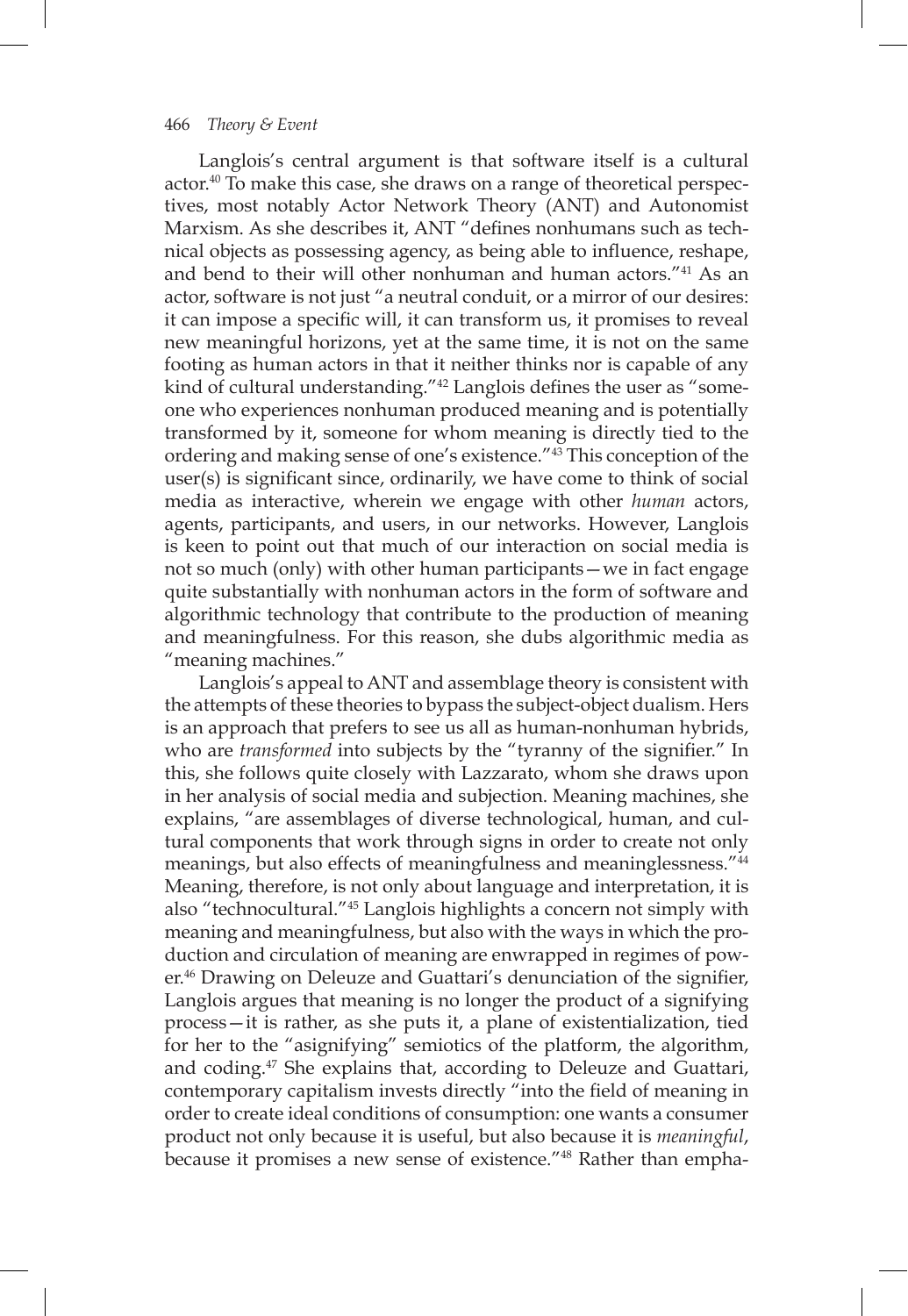sizing the interpretive aspects of meaning Langlois prefers a practice of analysis that looks at the *conditions* through which meaning is made rather than the meaning as such.<sup>49</sup> Therefore, she places her focus on the way in which meaning machines "distribute" meaningfulness.

Langlois stresses the economic role that meaning machines play in contemporary semiotechnological capitalism. Platforms, she explains, are not simply designed to mine meaningful data from users. They also play a part in defining and redefining meaningfulness, but they do so mainly according to a specific profit logic.<sup>50</sup> In this sense, I would argue, meaning machines serve a function that is not so dissimilar to the classical defnition of ideological hegemony, whereby people submit themselves to the conditions of their own exploitation because of the way that they are inscribed into the superstructural and cultural logics of meaning and meaningfulness. However, according to Langlois, meaning machines differ from this more traditional conception of ideology.

According to Langlois, the process of subjection here is not coercive because users still receive something in return for having their data mined: what she refers to as "psychosocial satisfaction."51 Social media platforms "offer users a way to undertake a work of self-transformation. They do not impose modes of existence; they provoke their arising within users."52 She explains further that users' engagement with platforms and the role that they play in capitalist accumulation bears no resemblance to alienation in the Marxist sense of the term. This is because users get back satisfaction. But in what sense are users "satisfed"? Is this full satisfaction in both material (i.e., objective value) and psychical (i.e., satisfaction of the drive) sense? Or, is it closer to the kind of satisfaction that Herbert Marcuse described as "repressive desublimation"?53

In repressive desublimation, like the postmodern injunction to "Enjoy!," prohibition gets displaced in favour of obligatory enjoyment; unfortunately, what becomes apparent when enjoyment is prescribed is that the object of desire, while no longer prohibited, remains impossible to attain and is therefore all the more damagingly repressive. Or, to put it another way, according to Todd McGowan, with digital technology the temporal limit placed on locating the object of desire disappears as the object becomes available in the spaces of the database.<sup>54</sup> However, every achieved object seems not to even provide the kind of psychosocial satisfaction that Langlois describes. No longer prohibited, but still dissatisfying, the objects available (even though they attribute meaningfulness) remain non-satiating, propelling continuous participation. Recall that the platform is geared toward engendering as much participation as possible. The more we participate, the more we contribute to the accrual of data. Lacking the prohibition to enjoy, the only way to explain the failure of the object/meaningfulness to satisfy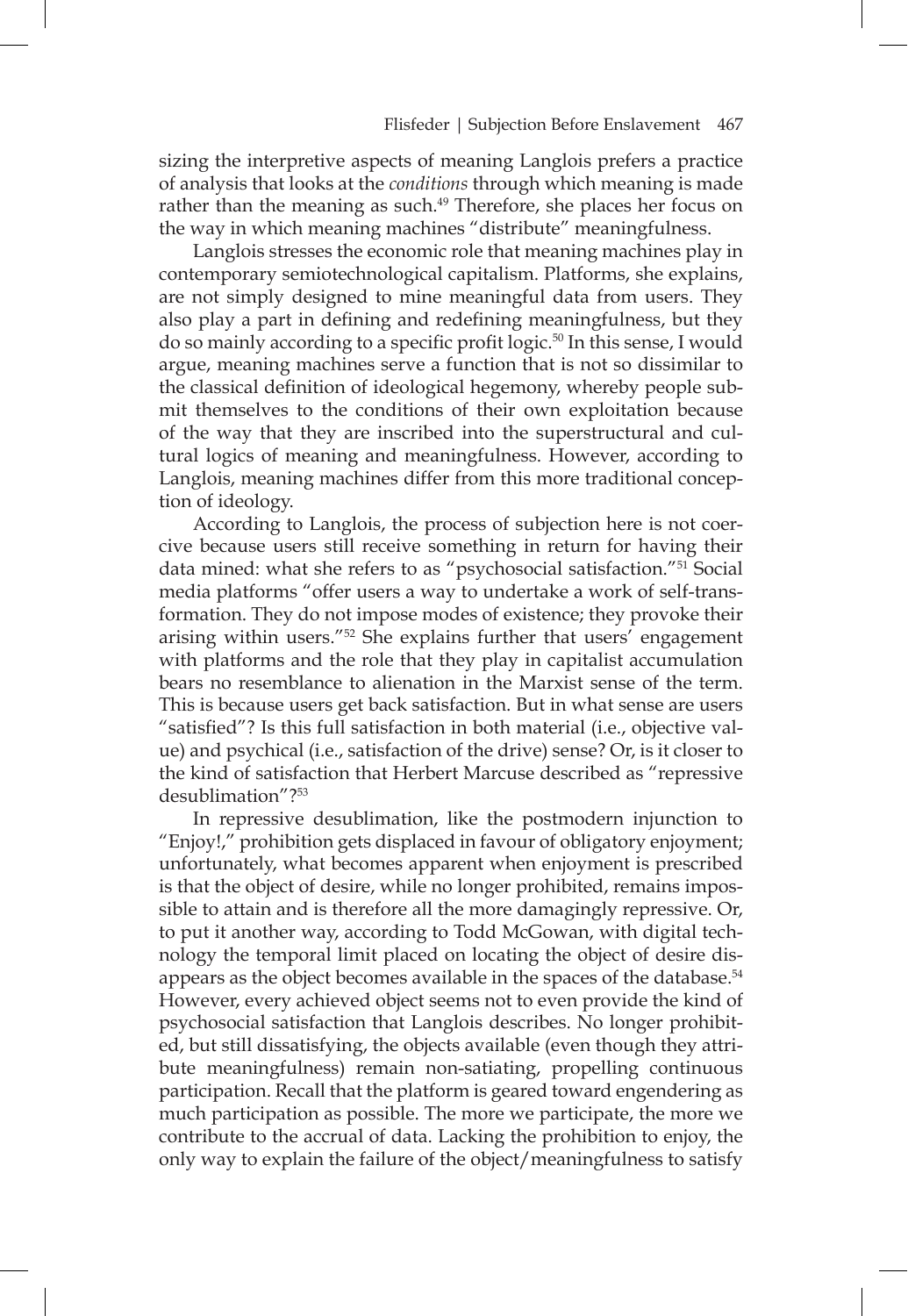the desire of the user is by attributing this failure as contingent rather than necessary. In this way, users remain able to "acknowledge the hopelessness of consumption while simultaneously consuming with as much hope as the most naïve consumer."55 Approached in this way, it is possible to argue that psychosocial satisfaction is more a myth, one that helps also to mask the extent of users' material exploitation.

Drawing a parallel example, we could say that the claim towards user satisfaction follows precisely the ideological logic of commodity fetishism and the wage relation, whereby it appears as though workers receive back a fair "something" (the wage) for the work that they provide, therefore reifying the fact of exploitation. While I agree with Langlois that the production of meaningfulness through the platform and algorithmic media is tied to proftability, my claim is that meaningfulness is here only produced as a lure, to downplay the role of exploitation (and, yes, alienation—even in the form of expropriation), and the dynamics of class struggle in the same way as traditional commodity fetishism. Regardless of the fact of the role of the fetish form in obscuring capitalist relations of production, it is worth elaborating upon the history of technological development within capitalism as a force driven by the class struggle. The drive towards automation and the emergence of algorithmic media is a component part in the development of capitalist mechanisms of control and exploitation.

### **Capitalism and Machines: The Drive towards Automation**

Automation first arrives due to capital's drive to reduce its dependence upon living labor.<sup>56</sup> This tends to make sense if we put it into the context of the elementary contradictions of capital, beginning with competition. Capitalists are in competition with each other and must find ways to constantly expand and grow their operations to avoid being overtaken by their competitors. To do so, individual capitalists need to find ways to increase profits by lowering costs. Historically, this has meant a greater amount of investment in labor saving technology or machinery.

Machinery helps to surmount the barrier of competition at the same time that it overcomes the barrier of labor. The frailty of the human body makes labor a barrier to production. But labor also creates a barrier to capital because of the political clout of organized labor, which constantly demands from capital the shrinking of the length of the working day, at the same time that it demands increased benefts, including the increase of wages. Shortening the length of the working day means that less surplus value is produced; as well, paying out more in wages takes away from the potential profits of the capitalist. The introduction of machinery therefore helps to intensify the relative amount of surplus value produced within the confines of a short-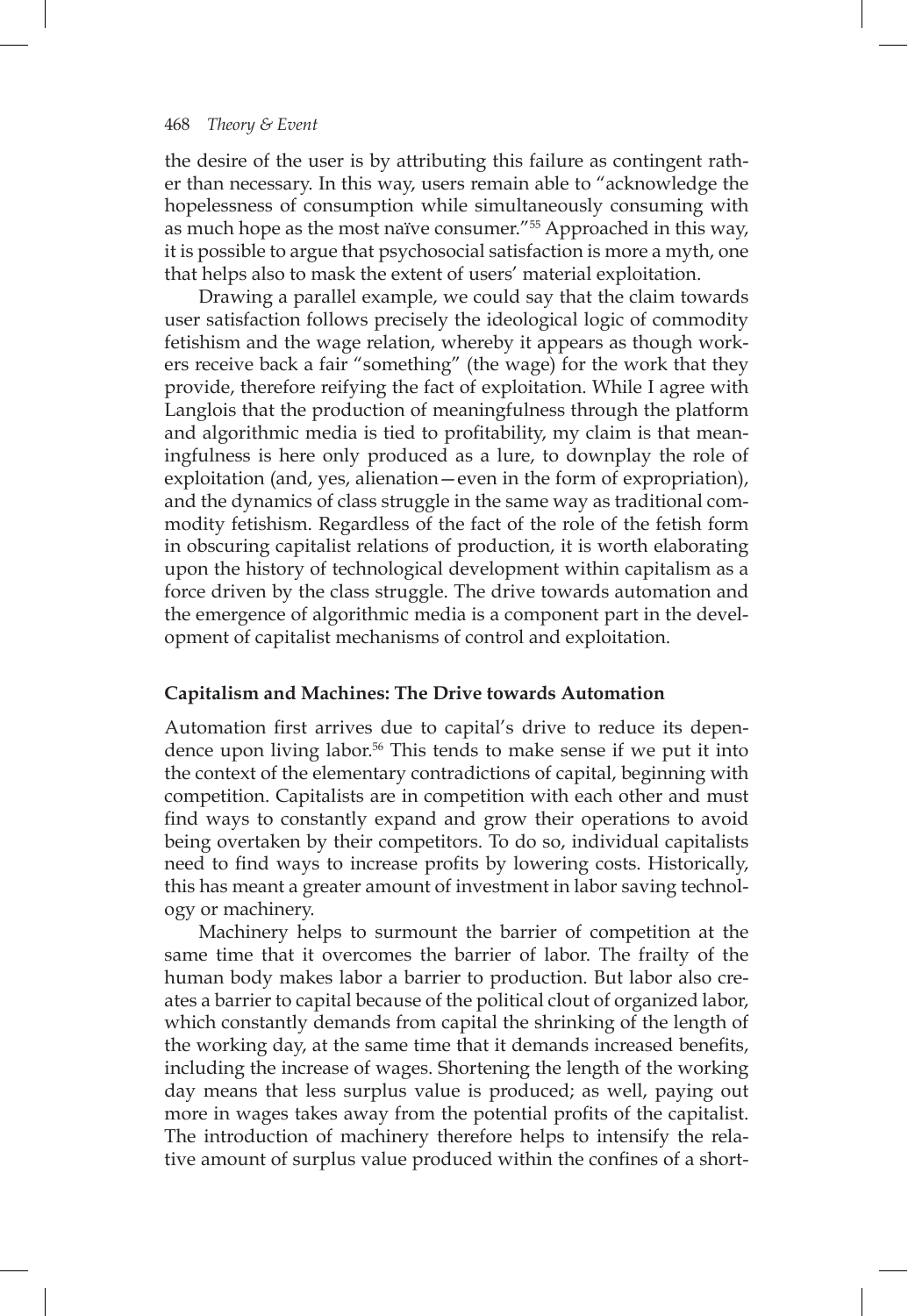er working day, while disciplining labor through de-skilling and the threat of unemployment. By "transferring workers' knowledge into machines," capital is able to automate the process, reduce the amount of necessary labor time, and increase the amount of surplus labor as the source of profit.<sup>57</sup> Automation is therefore the dream of capital, and "the information age," as Nick Dyer-Witheford puts it, "has meant, first and foremost, a leap toward a new, digitized level of automation," where capital has in the era of post-Fordism invested in digital machines and automated services.<sup>58</sup> But this still tends to impose a third barrier to capitalist accumulation: a crisis of effective demand for commodities in the market. As the working class becomes increasingly deskilled, loses wages from deskilling and stagnation, and loses benefits as the result of the new austerity regimes of neoliberalism, workers who are also consumers have less money to spend in the market; and, since profit is only garnered from the sale of commodities, we reach a crisis of accumulation or overproduction. These are problems I've addressed elsewhere.59 My present concerns have to do with the role of machinery and automation as it is tied to new forms of subjection. In that sense, how can we come to understand the role of algorithmic media in the context of the capitalist mode of production?

It would be false to suggest that living (i.e., human) labor has become obsolete in the information age. At the same time that factory and wage labor have been reduced, relatively speaking, within the context of the developed world, there has been an expansion in the areas of service, creative, knowledge-based, and affective sectors of the labor market.<sup>60</sup> This is one reason for the use of the term post-Fordism to describe the post-factory, post-welfare state period of automated production. It could also be argued that this period, where we've seen the broader integration of automated production systems, is better understood using Marx's terms as the greater transition from the formal to the real subsumption of labor under capitalism, $61$  where capital itself *appears* to be immediately productive as it "puts to work science, technology, and the embodied knowledges of the collective;"<sup>62</sup> or, in other words, fxed ("dead") capital as opposed to variable ("living") capital in the form of human labor power, itself appears to be the source of surplus value. In the case of formal subsumption, capitalism integrates already existing social relations and means of production into its own valorization process; whereas in the case of real subsumption, capitalism produces its own social relations, or as Jason Read puts it, capitalism begins to posit its own presuppositions.<sup>63</sup> In the transition from formal to real subsumption, capital must eliminate the pre-existing legal and social orders antagonistic to its own drive towards proft; hence, Marx's statement in the Introduction to the *Grundrisse*, "every form of production creates its own legal relations, form of government, etc."64 In the case of formal subsumption, labor power still appeared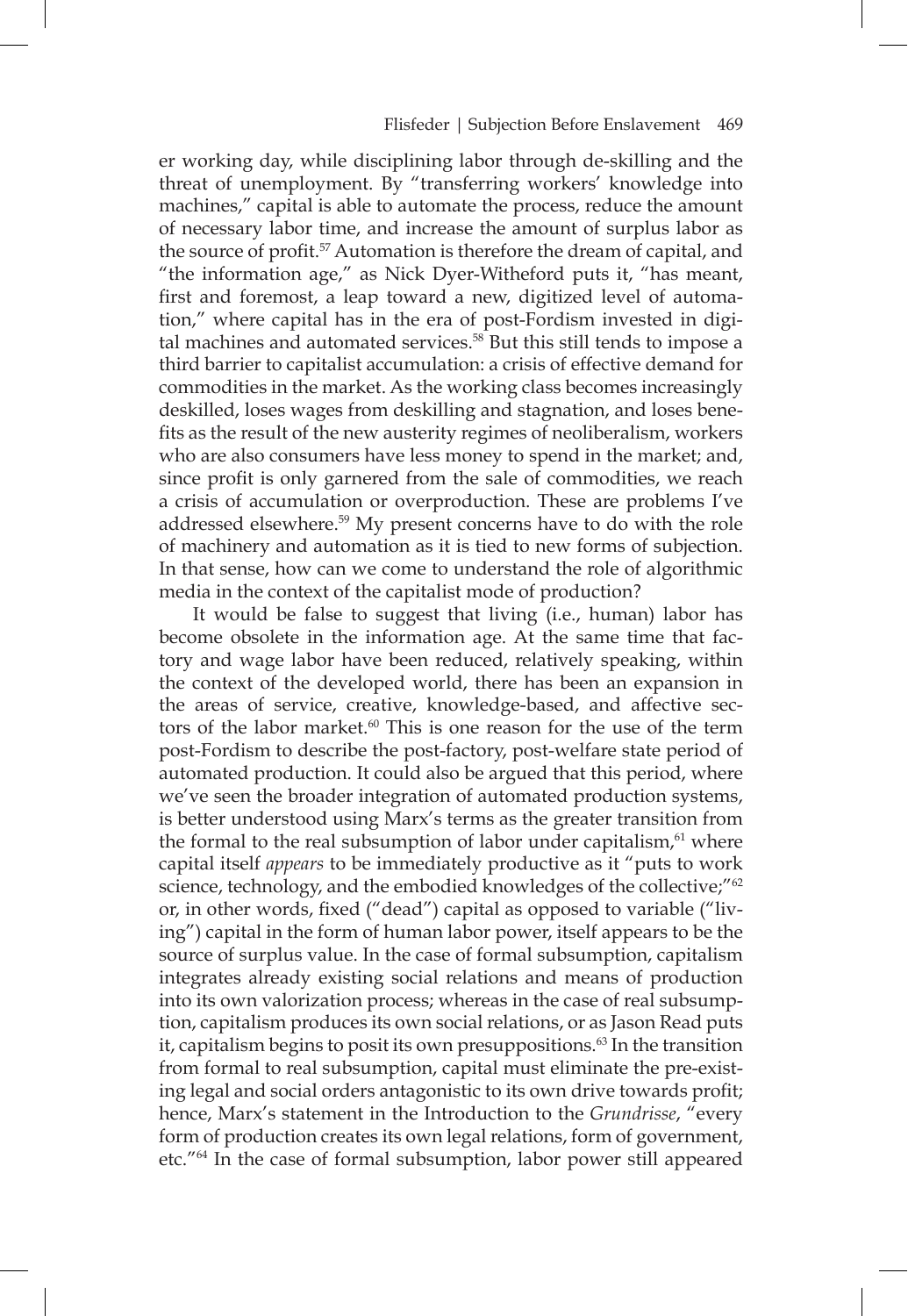necessary as immediately productive, whereas in real subsumption the technical organization of labor is intensifed and further mystified.<sup>65</sup> Automation reduces the amount of necessary labor, while now surplus labor is "free" to roam; it has become "liberated" as "entrepreneurial labor."66 This is perhaps one way to imagine the "real subsumption of subjectivity" (as Read calls it), or the (re-)territorialization found in social subjection, which emerges only as part of the grounding needed for machinic enslavement. In this sense, subjects caught in machinic enslavement are interpellated as entrepreneurs,<sup>67</sup> and this forms the basis of social subjection. But perhaps we are getting ahead of ourselves here since this still seems to evade the problem of the class struggle, which as we saw above, is foundational in the very transition towards machinery and the movement from formal to real subsumption of labor. Where does algorithmic media fit into this new territory?

Algorithms, according to Tiziana Terranova, are examples of fxed capital. Automation frees up surplus labor by reducing the amount of necessary labor, which capital then needs to re-territorialize in order to maintain the process of wealth accumulation and expropriation by the few.<sup>68</sup> Capital, in other words, must find ways to control the time/energy released: "it must produce poverty and stress when there should be wealth and leisure, it must make direct labor the measure of value even when it is apparent that science, technology, and social cooperation constitute the source of wealth produced. It thus inevitably leads to the periodic and widespread destruction of this accumulated wealth, in the form of psychic burnout, environmental catastrophe, and physical destruction of the wealth through war."69 Automation and algorithmic logic are thus caught up in the class struggle in this way: depending upon who is in control—that is, the class power that programs and gives them purpose—automation and algorithmic logic can either be a means of exploitation, or a means of emancipation. The latter point is argued by Srnicek and Williams in their defence of full automation, leading towards a post-work society.70 Nevertheless, so long as we remain within capitalism, it is difficult to see how full automation will bring anything less than increasing proletarianization *as* "precaritization," where surplus labor is deterritorialized as unemployed ("entrepreneurial") variable labor.

According to Terranova, algorithms are part of a "genealogical line that… starting with the adoption of technology by capitalism as fxed capital, pushes the former through several metamorphoses," the culmination of which is automation.<sup>71</sup> Like Langlois, Terranova draws upon assemblage theory in order to examine the productive role of algorithms and automation. As she puts it, algorithms are part of an assemblage "that includes hardware, data, data structures (such as lists, databases, memory, etc.), and the behaviours and actions of bodies."72 Drawing on the Autonomist use of Marx's "fragment on machines,"73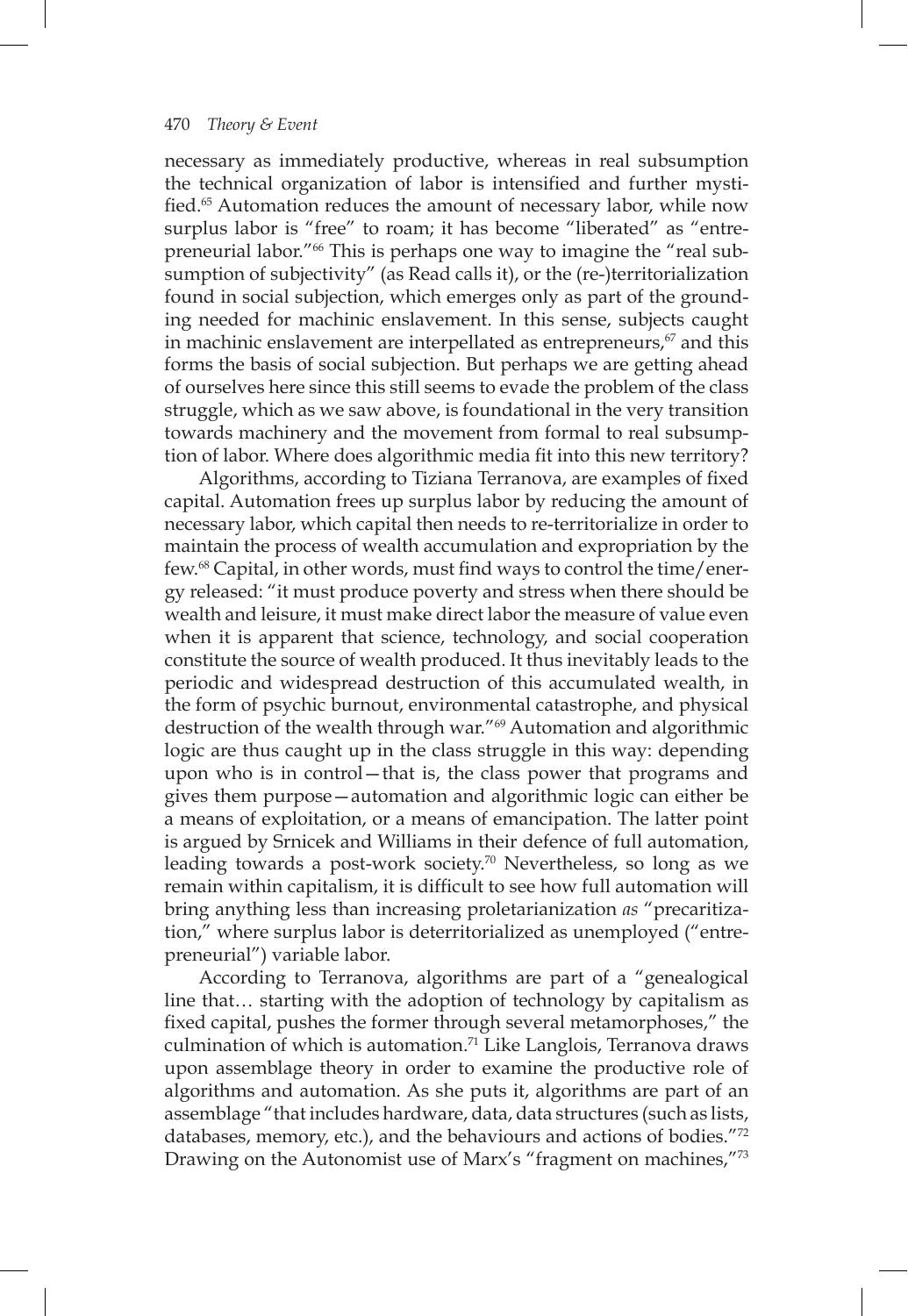and the conception of the "general intellect,"74 Terranova argues that algorithms are a means of production that "encode a certain quantity of social knowledge… [but] they are only valuable in as much as they allow for the conversion of such knowledge into exchange value (monetization) and its (exponentially increasing) accumulation."75 From this perspective, there is an advantage to beginning from the premise of subjection: doing so allows us to subjectivize the conversion of social knowledge into exchange value through its appropriation and accumulation by the class interests of capital, expropriating the value created by users and workers. In this sense, it is clear that the logic of the algorithm has its origins in a particularly territorialized class subjective position, and one that builds its power and interests through processes that include the interpellation of social subjects and the reproduction of ideological hegemony that inscribes the subject into the machinic assemblage. It's from this perspective that we might look at the algorithmic ideology.

#### **The Algorithmic Ideology**

Despite all of the attention being paid these days to the impenetrability of algorithmic technology, with its manners of "deep learning," it is worth being reminded that algorithms are in fact technologies that originate in social processes. They have the ability to structure human behaviour, but they do so in the context of complex social processes and existing political tensions. Algorithms impact users by learning about and forming preferences, and by impacting decisions about participation and content production.<sup>76</sup> But these technologies are still refned within the larger organizational, social, and political structures tied to the capital-class dynamic.

Algorithms, according to Ian Bogost, are like metaphors. They are simplifcations that "take a complex system from the world and abstract it into processes that capture some of that system's logic and discard others." 77 McKelvey explains that social media platforms, and their software, represent a set of instructions that guide and lead towards a specific task, whereas algorithms are, themselves, the instructions.78 An algorithm is, in other words, "a recipe, an instruction set, a sequence of tasks to achieve a particular calculation or result."79 It is worth breaking through their opacity using descriptions such as these because it allows us to move past the view that algorithms are these "elegant" objects guiding our lives, into which we blindly place our faith.<sup>80</sup> We should ask, for this reason, how decisions are made behind the design of the algorithm and the platform. As Finn remarks, "while the cultural effects of computation are complex, these systems function in the world through instruments designed and implemented by human beings."81 It's in this way that algorithms are not neutral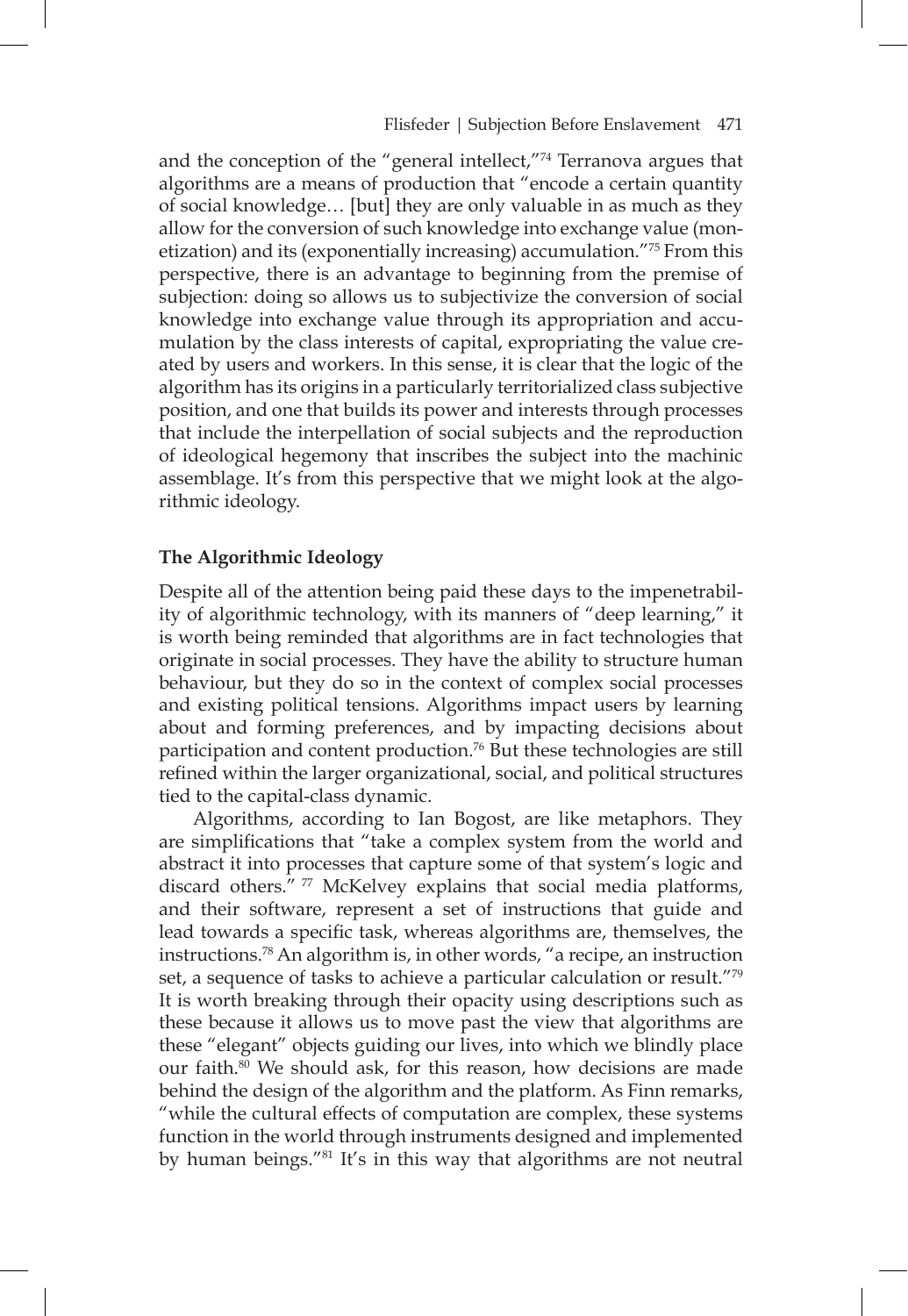arbiters of information, but are inscribed with ideology through and through.

Algorithmic ideology is inscribed directly by what Finn refers to as "pragmatist approach," a method for *defning* a problem and searching for a method to solve it.<sup>82</sup> The pragmatist approach would seem to posit the existence of a problem in neutral terms. However, as Mager points out, engineers and designers are employed predominantly by corporate social media sites, whose motive is primarily based in profit generation.<sup>83</sup> Mager invokes the "California Ideology," which as Marwick notes is the ethic of the Web 2.0 era that prioritizes the combination of creativity and entrepreneurial agency that is characteristic of neoliberalism.84 The venture capitalism of Silicon Valley bankrolls this complex system. In order to understand the ideology of the algorithm, it is necessary, then, to interrogate the discourses employed in defining the problems and methods used in the design of algorithms, in the sets of instructions that they establish, and to position these within the political (economic) context of the capital-class structure.

Napoli points out that "one of the key functions that algorithms perform in contemporary media consumption is to assist audiences [and users] in the process of navigating an increasingly complex and fragmented media environment."85 It could be argued that algorithms aid in the mechanization of human life by automating mental as well as physical labor. Part of the problem is that new media and the internet have created a sea of abundant content that makes navigation quite difficult and time consuming. Algorithmic media, such as Google's PageRank, Amazon's recommendation software, and Facebook's EdgeRank algorithms, circumvent this problem by learning about users and making recommendations. In this sense, rather than escaping the tyranny of the signifier, algorithmic media help to procure the re-suturing of the signifying chain that Deleuze and Guattari saw being dismantled by capitalist processes of deterritorialization and lines of fight. Algorithmic media reconstitute the broken-down signifying chain that was one of the chief categories of postmodern deterritorialization.<sup>86</sup>

Writing about Facebook's EdgeRank algorithm, Taina Bucher applies a Foucauldian approach to question the regimes of visibility on Facebook.87 Looking at Facebook through the model of panopticism, Bucher argues that the problem with Facebook is not so much the threat of visibility or surveillance. Rather, it's the threat of *invisibility* that troubles users: "the possibility of constantly disappearing, of not being considered enough. In order to appear, to become visible, one needs to follow a certain platform logic embedded in the architecture of Facebook."88 It is curious, then, that Bucher sticks to the Foucauldian paradigm rather than looking towards Lacan. That is, rather than approach this problem of the threat of invisibility through the prism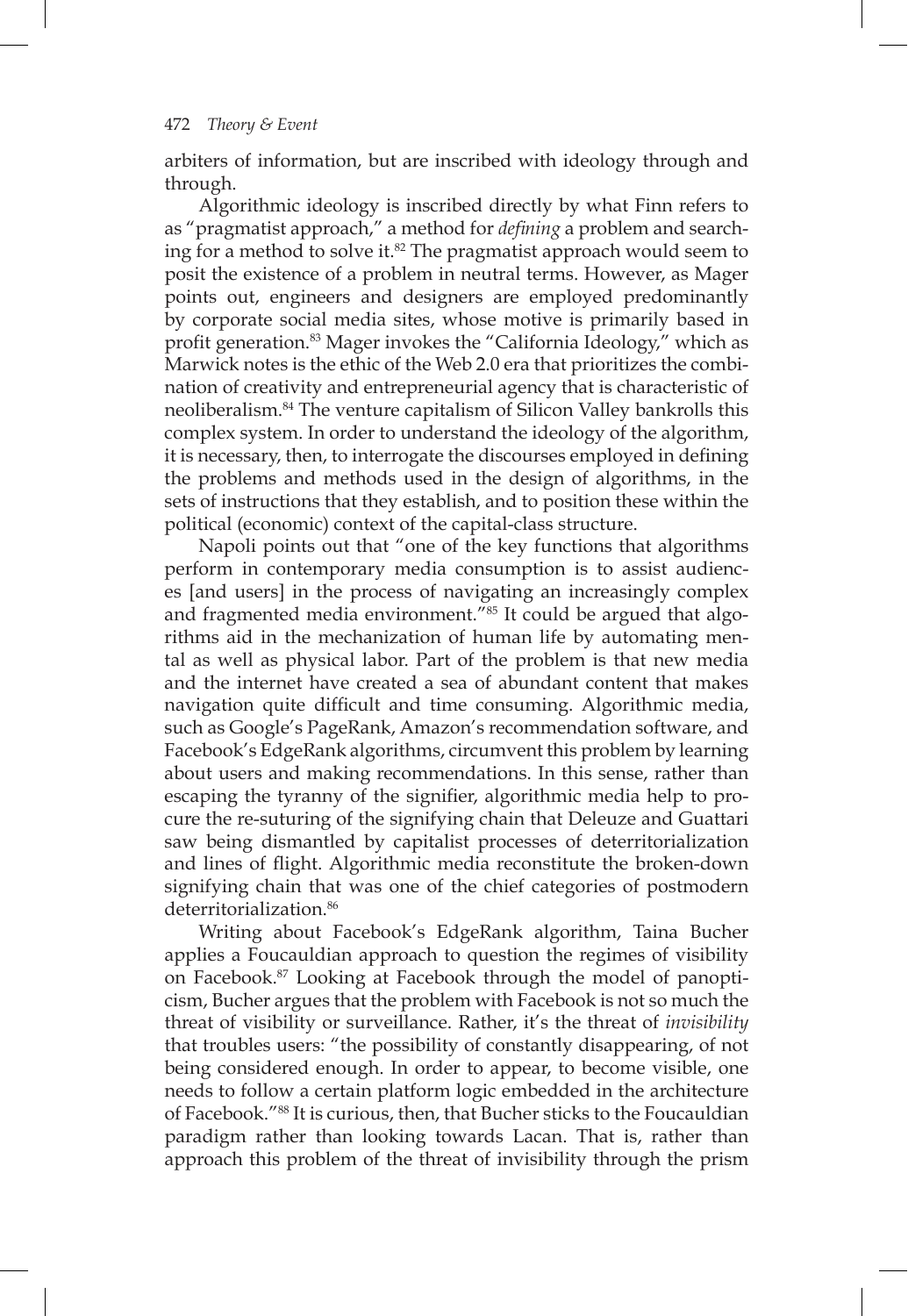of panopticism, why not look at it through the Lacanian register of the big Other—that is, of the Symbolic order itself?

When approaching the question of visibility — or the threat of invisibility—it is worth considering the mediating "gaze" of the Lacanian big Other: the virtual entity whose agency we assume in order to confer shared meaning upon an object.<sup>89</sup> Although we know that this agency does not exist—that the big Other does not exist—we assume it because we remain in the dark regarding the Other's own self-knowledge of its non-existence—that is: do others know that the big Other does not exist.<sup>90</sup> Because of this, appearances tend to matter since we find ourselves requiring the acknowledgement of the Other to prove our existence—that is, to give us meaning. The big Other, in this sense, is the missing agency of meaningfulness that Langlois (above) discusses. It confers meaningfulness upon us. There exists, then, a precipitous act on the part of the user to anticipate in some fashion the reaction of the Other. But this is so at the level of the network, of other users, who acknowledge our presence conferring upon us our own place within the network.

As Bucher explains, the algorithm—the EdgeRank algorithm in the case of Facebook—works towards regulating our relationship to its regimes of visibility/invisibility. But it is perhaps in this way that algorithmic logic is built, not upon giving us what we seem to desire, but by constantly *denying* us this. It has learned the practice of keeping us *dis-*satisfed, rather than satisfying our desire. That is to say, what if the algorithm learns, not to give us immediately the object of our desire—the thing we (think) we want—but instead prevents us from obtaining the object—keeps it constantly at a distance? In doing so, we continue to search and, in the process, receive back a portion of surplus-enjoyment (not direct [impossible] enjoyment, but a little nugget of pleasure that keeps us going) at the same time that we generate surplus value for the site. This is the way that algorithmic logic, I claim, interpellates us as users, and how it mediates between surplus value and surplus-enjoyment. The more dissatisfed we remain, the more we are eager to search out the lost object of desire; the more we search it out, the more we generate in terms of surplus value. This is why subjection (returning to my initial thesis)—subjection as negation, as a negative rather than a positive position of immanence—takes precedence over enslavement.

#### **Desiring Machines Redux**

According to Lazzarato, capital pays for social production by buying the labor force.<sup>91</sup> However, because he speaks primarily about the relationship between social and technical machines, it is unclear to whom precisely he refers—that is, what is the subjective position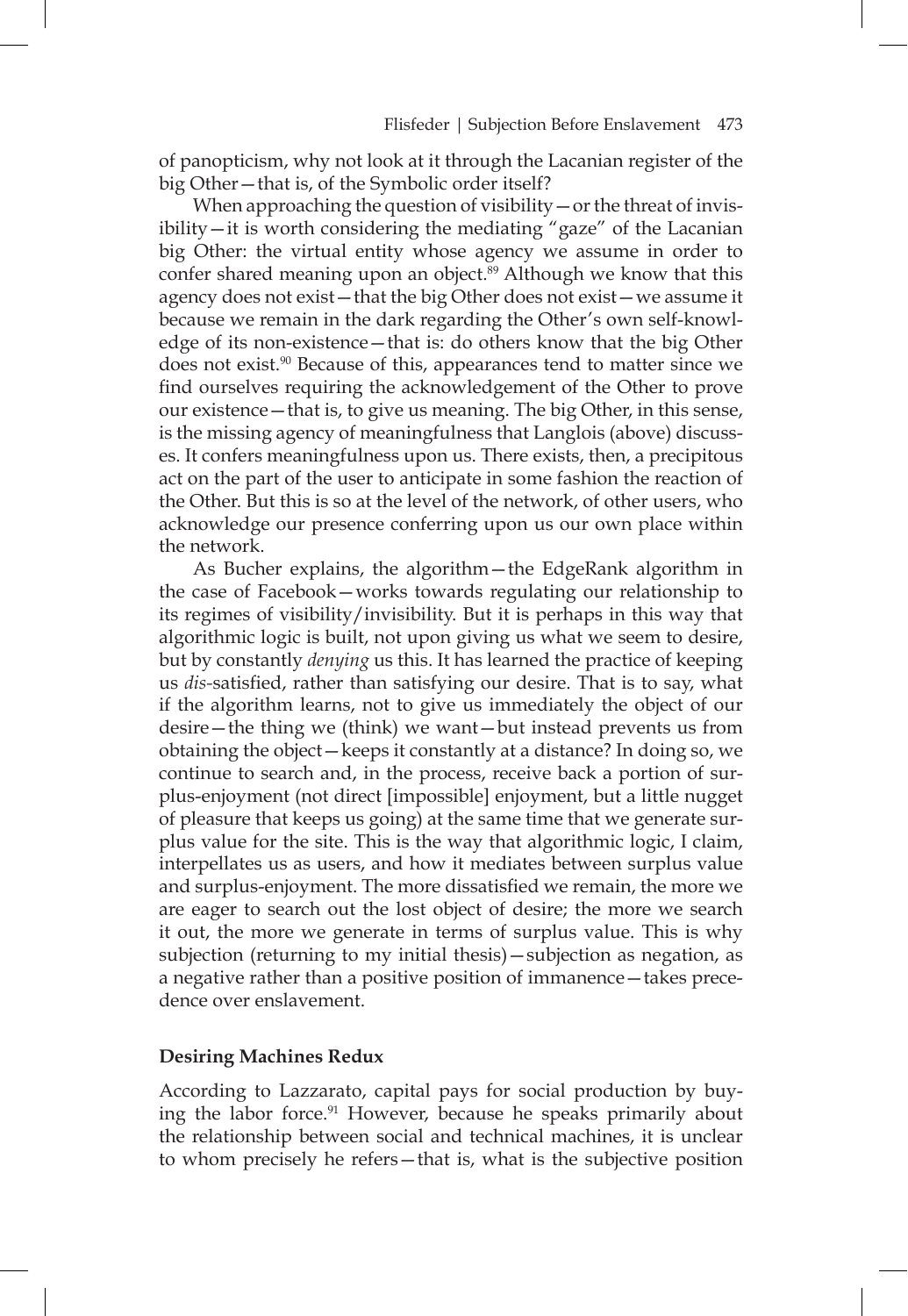occupied here—as the "capital" that buys labor power. He goes on to argue that, although it appears as though capital is buying labor power, what it actually purchases is "the right to exploit a 'complex' assemblage," which includes various components of the forces of production, including not only machinery, but also wider societal spaces that include transportation, the media and entertainment industries, and ultimately the entirety of the urban environment.<sup>92</sup> Such a rather "holistic" approach to production and exploitation has, on the one hand, the ability to foreclose upon the exploitation of labor in the form of unpaid labor time; and, on the other hand, ties—at least for Lazzarato—the question of production to that of desire. With a focus on desiring-production (in the Deleuzo-Guattarian sense), Lazzarato puts this problem in terms of the changing of the valences from the political to the "subjective economy." Capitalism's strength, as he puts it, includes desire into its very matrix of production. Desire, he says, is the basis of production.<sup>93</sup>

This is a perspective that follows very closely to that of Deleuze and Guattari. With their concept of the desiring-machines, they argue against the psychoanalytic conception of desire as a force arising from lack, in search for something: an "acquisition." They contend that the psychoanalytic conception of desire, based on the dialectic of lack and acquisition, is too idealistic. Instead, they claim, desire is a productive force.94 For them, capitalism is a force that deterritorializes, it decodes the forces of repression that submerge the positivity of desire.<sup>95</sup> Theirs, then, is a project to maintain the lines of fight against the territorializing impetuses of the ruling ideology, including those produced within the psychoanalytic discourse. They seek, in other words, to fight against the territorializing interpellations of social subjection. Schizophrenia, according to them, is a product of the capitalist machine's lines of fight; hysteria, conversely, is a product of the territorializing machine of ideological discourses, such as psychoanalysis.<sup>96</sup> For them, "desire can never be deceived."<sup>97</sup> It is an affirmative, as opposed to negative, force of production, and one that is *self*-stimulating.98

In the Lacanian paradigm, desire is the result of a lack. But how this lack is defined is significant for thinking the relationship of the subject *to* her desire, enjoyment, and interpellation. Lack is an elementary dimension of desire since, without it the subject would be complete and therefore would not need to search out satisfaction. According to Todd McGowan, this lack is constitutive of the subject and it is impossible to resolve or cure the subject's lack in order to "achieve a harmonious whole."99 The goal of psychoanalysis is not to "cure people of their lack," but to teach people to embrace the *constitutive* role of lack. Lack is the result of "castration," a controversial claim in the Freudian literature, to be sure. However, part of what makes Lacan's approach innovative is that he reconceives lack in terms of *symbolic* castration.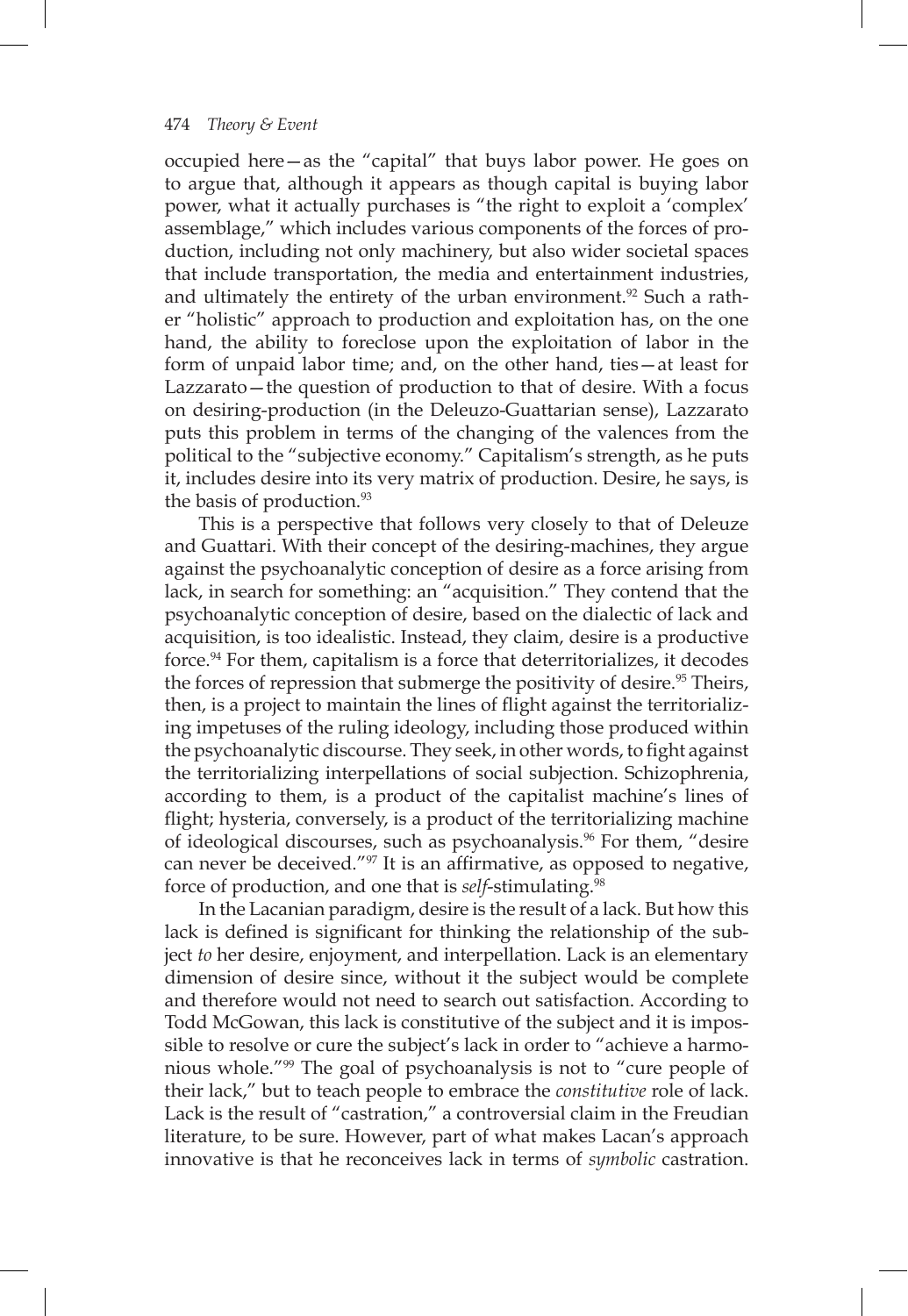In other words, "castration" is the result of the subject's entry into the Symbolic order of language and meaning. On the one hand, lack is always already constitutive of the subject; however, on the other hand, it is paradoxical in the fact that symbolic castration retroactively introduces a sense of past wholeness or completeness, when *jouissance* or enjoyment was total. Entry into the Symbolic order is castrating to the extent that, in order to exist within the confines of the social-Symbolic order, the subject is forced to renounce this totalizing *jouissance*, and thereby, in losing a part of herself, is interpellated/subjectivized as a desiring subject. Desire is born of this constitutive loss of enjoyment. The act of searching out that object—what Lacan referred to as the *objet petit a*, the object-cause of desire—produces a supplementary form of enjoyment: a surplus-enjoyment. It is in the act of searching out the lost object of desire (an object that only exists insofar as it remains lost) that the subject procures a degree of *surplus*-enjoyment. The act of searching *produces* this object on the inverse side of lack *as* surplus. It's in this sense that Deleuze and Guattari are correct—that desire is productive; that desire and production are consubstantial with each other—but for the wrong reason. And it is precisely the constitutive lack of the subject that demonstrates the priority of subjection in the psychic or libidinal economy of power.

To put things somewhat differently, Deleuze and Guattari fail to notice that repression—far from being a simple restriction on desire is in actuality the very *condition* of desire. Desire, in other words, is only activated by the obstacle that prevents its full realization. Deleuze and Guattari therefore precede a similar mistake made by Judith Butler in her (Foucauldian) description of subjection as "passionate attachment." According to her, power is constitutive of subjectivity. Power, she says, provides the conditions of possibility that define the existence of desire, and therefore we come to depend upon power to preserve the very "beings that we are."100 Although Butler is here much closer to the Lacanian conception of subjectivity and desire, in the sense of demonstrating the tie between repression/power/obstacle and desire, she seems to leave no way out—that is, no way of escaping the interpellative call of power. The difference, then, between her conception of power/desire and the Lacanian conception is that, as Mladen Dolar puts it, the subject for Lacan emerges where interpellation fails.<sup>101</sup> Here, then, we come to the heart of the problem with the conception of social subjection. While Deleuze and Guattari, Butler, and Lazzarato, conceive subjection very closely to the Althusserian conception of interpellation—the interpellation of the individual/desiring-machine as subject—the Lacanian approach, through the view of the desiring subject as lack, conceives the subject as marking the point of ideological *failure*. The subject emerges at the point of *rupture* in the Symbolic order.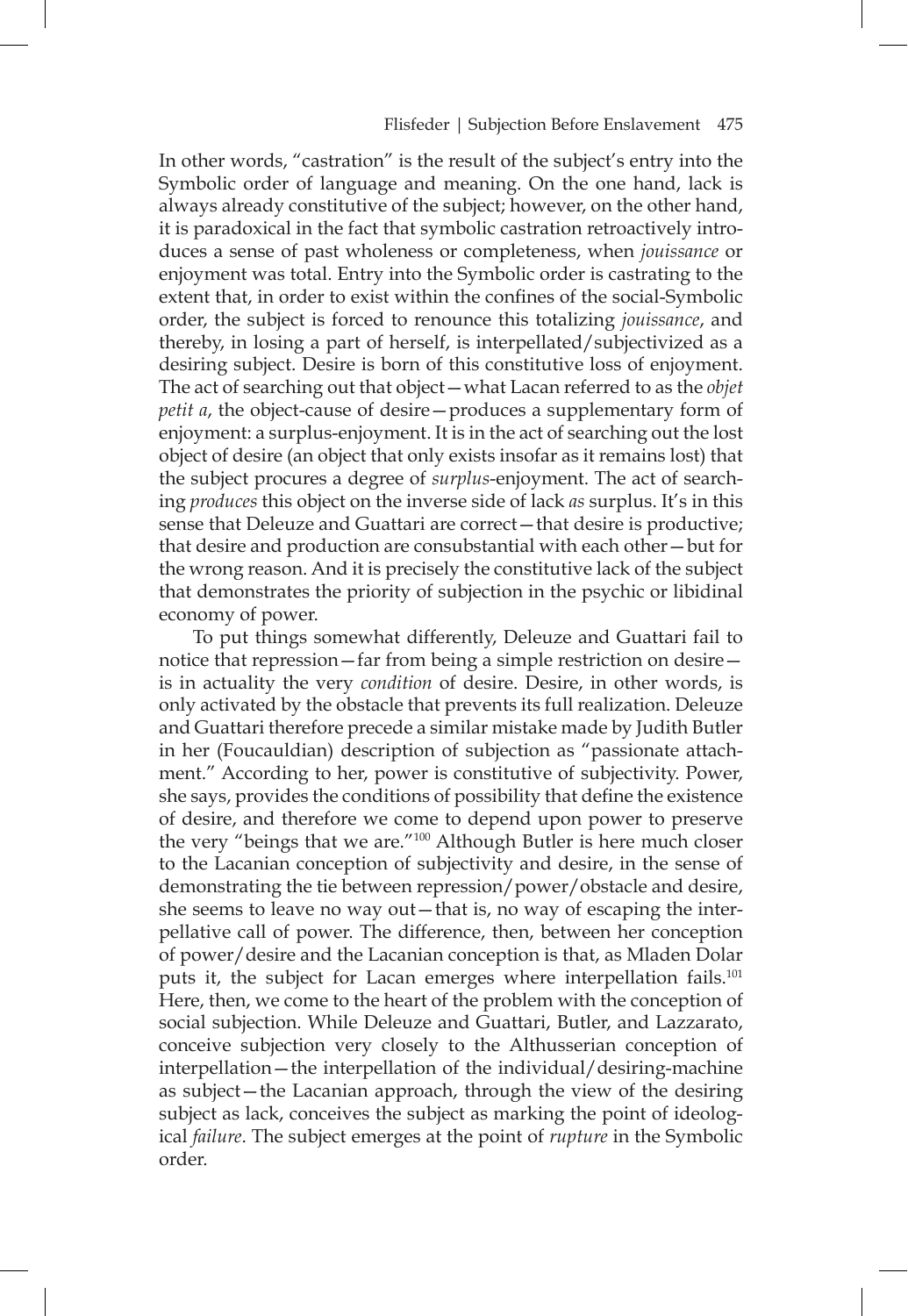Deleuze and Guattari, then, conceive subjection as akin to the erection of obstacles to desire. But, as McGowan is keen to point out, the problem is that "capitalism's contingent obstacles obscure the necessity of the obstacle. Capitalism's deception consists in convincing us, as it convinces Deleuze and Guattari, that desire can transcend its failures and overcome all barriers. We don't need more desire, but rather the recognition that the barrier is what we desire."<sup>102</sup> Or, as Samo Tomši $\Box$ puts it, capitalism strives to reject castration, and therefore Deleuze and Guattari are correct in claiming that capitalism is "anti-Oedipal."103 However, capitalism imposes a perverse position on the subject (i.e., through fetishism: fetishism disavowal/commodity fetishism), and therefore creates the deception that we desire the eradication of the obstacle, when in fact it is the obstacle that we desire since *it* creates the semblance that the lost object (the *objet petit a*) is conceivably attainable.104 The precedence of castration assumes the priority of social subjection prior to the subject's enslavement to the machine. A desiring subject is assumed as always already existing in order for enslavement to become active. Furthermore, what the logic of the barrier in the subject's libidinal economy recalls is the very same logic in the expansion of capital, which constantly strives to overcome its own self-imposed obstacles: that is, "the limit to capital is capital itself." This again demonstrates the homology between surplus value and surplus-enjoyment.

It is therefore possible to agree with Lazzarato, Langlois, and Deleuze and Guattari, that algorithmic media are desiring-machines of sorts. Algorithmic media combine automation and entertainment into a perpetual motion machine that produces surplus value through the luring combustion of surplus-enjoyment. In this way, algorithmic media are a response to the potential suffocation of desire tied to the digital spatialization of time, whereby the sea of abundance of available objects begins to show the phenomenal impossibility of the lost object (the *objet petit a*). Algorithmic media, however, enjoin us in a constant search for the impossible lost object. This is the way that the *objet petit a* is inscribed into the algorithmic. The power of the algorithm is its ability to constantly stage and then displace desire. Algorithms therefore assign, not meaning or meaningfulness (pace Langlois); instead, they reproduce the lack constitutive of subjectivity. It is the very opacity of the algorithm that veils the surplus entity: the fact that the search generates its own object(s): surplus value and surplus-enjoyment.

### **Class Struggle as Real**

In the closing pages of *Anti-Oedipus*, Deleuze and Guattari write: "Those who have read us this far will perhaps fnd many reasons for reproaching us: for believing too much in the pure potentialities of art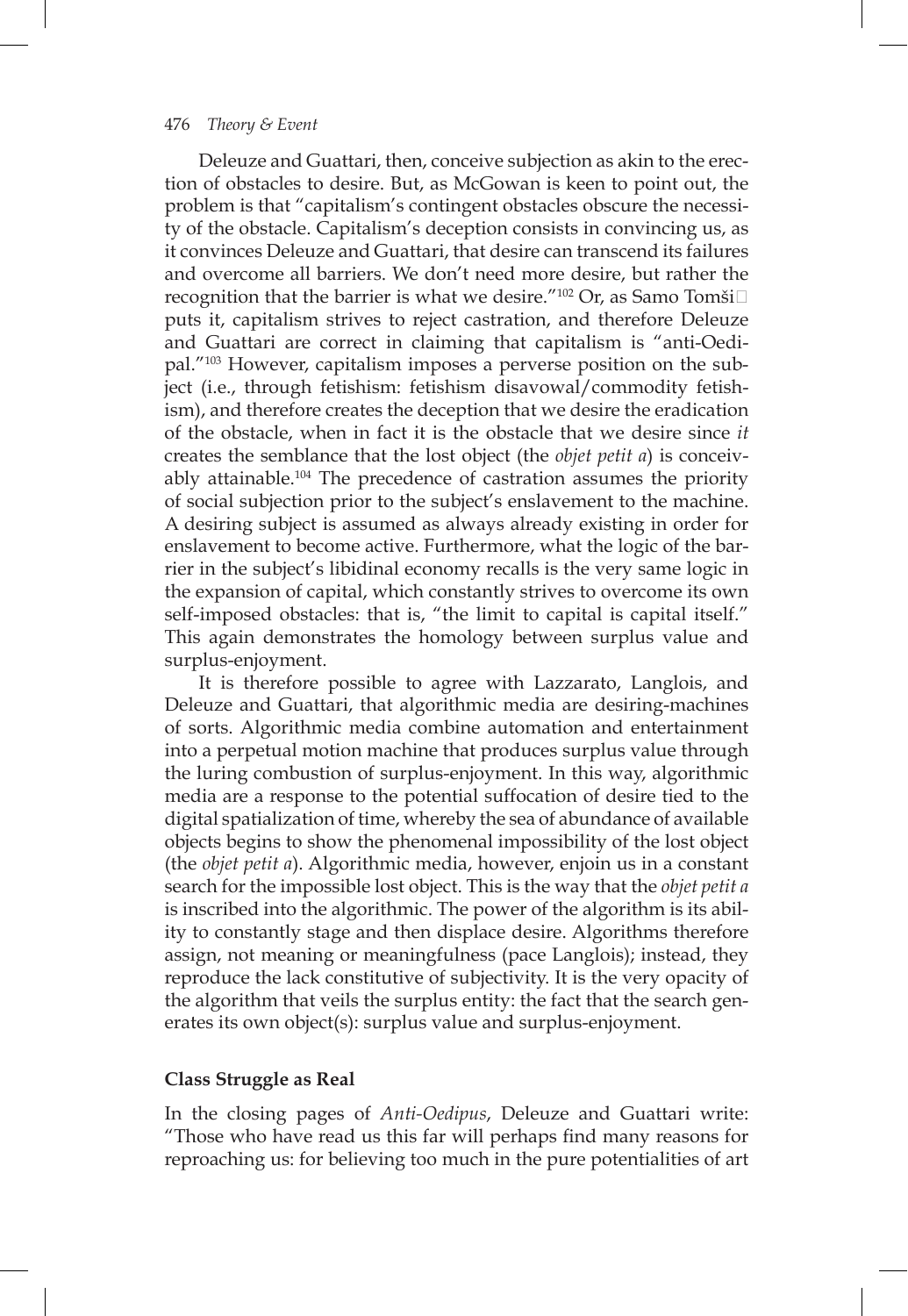and even of science; for denying or minimizing the role of classes and class struggle…"105 Indeed, for them, "revolutionary action is no longer considered in terms of 'real' components of society: relations of power are no longer interpreted in terms of the class struggle."106 Since, according to them, the intersection of enslavement and subjection produces new subjects—even in terms of what Jason Read refers to as the "real subsumption of subjectivity"—the antagonisms that inhere in late capitalism can no longer be understood in the more traditional language of the class struggle, that is in terms of the agencies of capital and labor. Instead of the class struggle, "revolutionary transformation occurs in the creation of a new subjective consciousness born of the reconfiguration of the collective work experience."<sup>107</sup> Class struggle (and "classes"), like the subject as lack, is for them too idealistic since it assumes a transcendental teleologism that conceives struggle according to the dialectical logic of historical materialism. Class struggle and the desiring subject, both as lack, correspond as negative correlatives of each other, but it is precisely this fact that, as I've tried to show, affords them their priority in the logic of the machine.

As we have seen, class struggle is the motor that, itself, drives technological innovation and transformation within capitalism. In order to confront the barriers of competition and labor, capital invests in new machinery, large scale industry, and in recent times, digital automation technologies. Even as Antonio Negri explains, "the *antagonistic* element of subjectification is sometimes missing in Deleuze."<sup>108</sup> The machinic element, too, according to him, is "moved by the class struggle, which belongs to the technical composition of antagonistic labor power."109

"Class struggle," according to Žižek, "designates the very antagonism that prevents objective (social) reality from constituting itself as a self-enclosed whole."<sup>110</sup> Žižek's conception of the class struggle is particularly negative. It does not delineate a positive antagonism between directly evident groups (i.e., the working class vs. the bourgeoisie). Rather, class struggle functions, according to him, in its very "absence"—that is, in its very absence, it represents the "unfathomable *limit* that cannot be objectivized, located within the social totality, since it is itself that limit which prevents us from conceiving society as a closed totality."111 Class struggle, therefore, is Real, according to Žižek, in the Lacanian sense. It is "a 'hitch', an impediment which gives rise to ever-new symbolizations by means of which one endeavours to integrate and domesticate it… but which simultaneously condemns these endeavours to ultimate failure."112 Class struggle, then, is "not the last signifier giving meaning to all social phenomena... but-quite the contrary—a certain limit, a pure negativity, a traumatic limit which prevents the final totalization of the social-ideological field."<sup>113</sup> It is out of this limit point, this point of negativity, that the radical agency of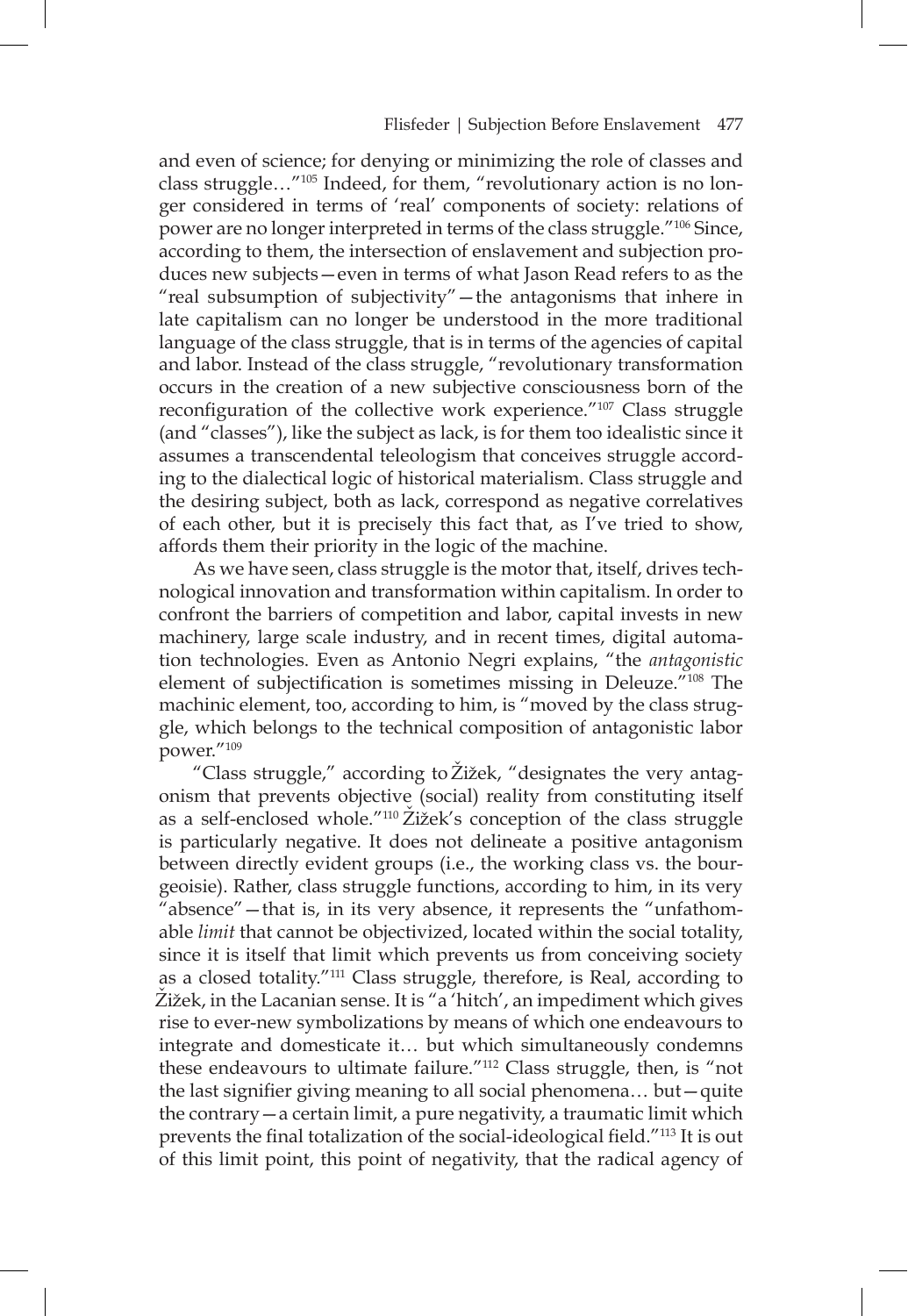the proletariat (not simply the "working class") emerges. But it is also in the process of displacing this limit, in the attempt to subsume and move beyond this limit, that capital is driven to ever higher orders of its own self-transformation. This, as we have seen, too, is the logic that is formulated within the trajectory of the lacking subject, as she disavows the non-existence of the impossible lost object of desire. It is in this way that class struggle as limit, and the subject as limit, overlap as points of negation that fuel and propel the material and machinic transformations of capitalism.

Part of our conundrum lies in the difficulty of thinking, today, in neoliberal conditions, the separation between work and leisure; between the production of surplus value and the pleasure garnered in surplus-enjoyment. The context of the real subsumption of labor in capitalism shows that such a line of separation may potentially be overly archaic, whereby all activity is value producing activity—that is, as social production as opposed to mere commodity production. At the heart of the divergence between the logic of proletarianization and that of the general intellect is, as Jason Read points out, the different arguments found in *Capital Volume I* and the *Grundrisse*. 114 The former presents proletarianization as the force that destroys capital; the latter sees this as the result of socialization—that is, of the *forces* of production surpassing and transcending the *relations* of production. But how, in the case of the latter, do the capitalist relations of production "wither away"? My claim is still that the story of proletarianization in *Capital* provides for us the scenario of the class struggle as the political in the relations of production as the force that realizes the subsumed socialization in the "general intellect." It's in this sense, again, that subjection takes precedence over enslavement.

### **Subjection and Enslavement: Coda**

The relationship between social subjection and machinic enslavement as I've tried to show is dialectical, based primarily in the overlapping lacks of the subject and the class struggle. But each overlaps components of the traditional topography of base and superstructure. Subjection has to be understood on two levels—in terms of the relations of production (i.e., class struggle) *and* in terms of the ideological interpellation that draws people back into and reproduces their position within the existing relations of production. There are similarly two levels to machinic enslavement: that of the forces of production, where the subject as labor power participates and is inscribed into an assemblage of production, of which they remain the conscious operators and therefore the creative component of the new. However, machinic enslavement also operates at the level of meaning production, which fastens individuals into the matrix of production. The lat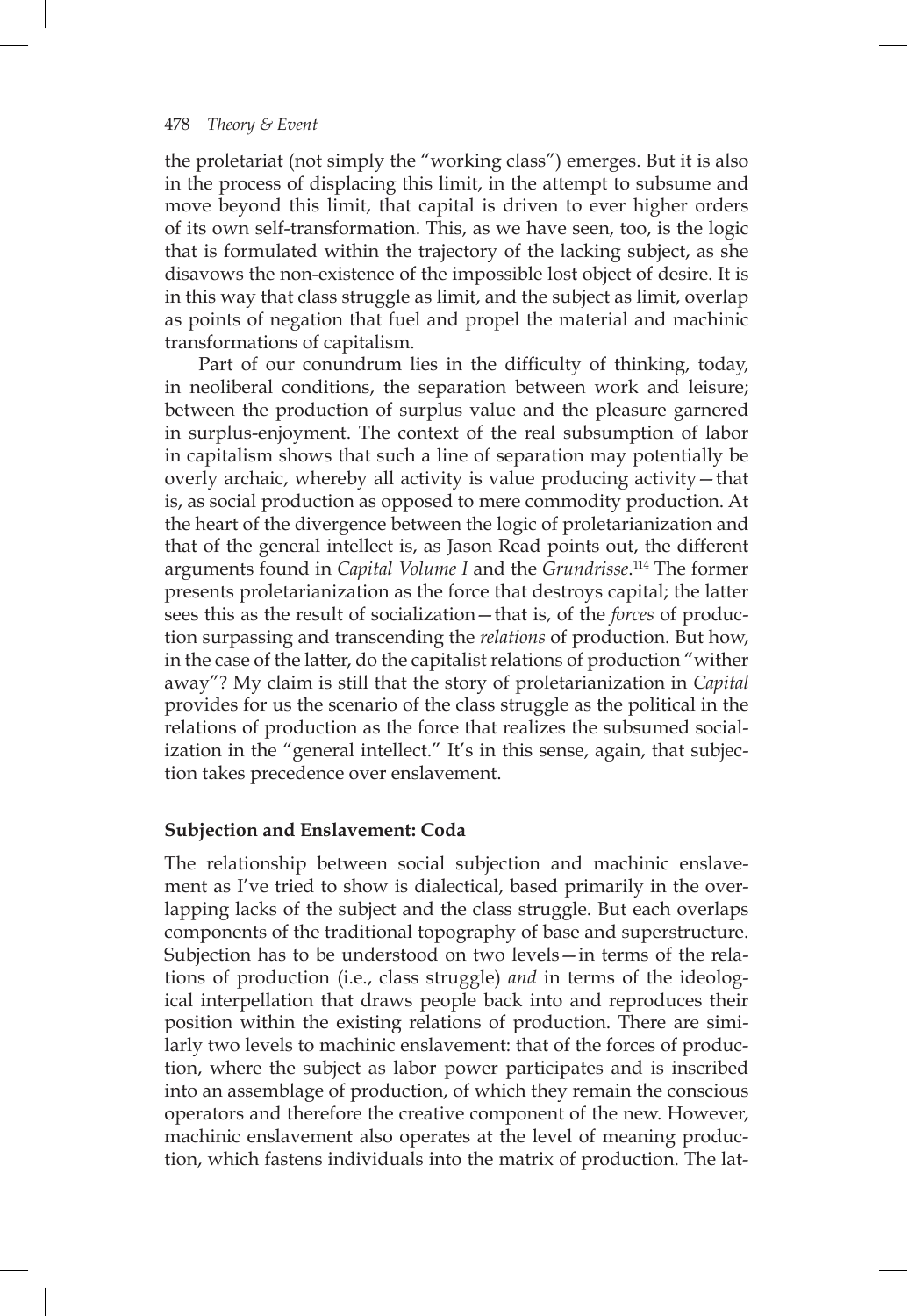ter is an equally creative component element since it is driven by the combined and accumulated interaction between participants in common. Nevertheless, if we are to truly understand the political at the heart of the capitalist mode of production, the side of subjection needs to be given precedence. Doing so makes it possible to comprehend the intersection of exploitation and ideology in the algorithmic apparatus. Therefore, I propose the following schema as a way of mapping the expanded topography of subjection and enslavement, giving precedence to the left side as a prior instance.



Subjection and enslavement relate to each other in a way that is like the parallax gap described by Slavoj Žižek. They relate to each other, also, in a way that mirrors the parallax of historical and dialectical materialism. If we begin on one side, we end up back on the other, without being able to detect the causal relationship between them, as in a Möbius strip. However, if our interest is political, then we must proceed from the premise that subjection is prior to enslavement. When we begin from the perspective of class struggle and ideological interpellation then we are better equipped for understanding exploitation in terms that include the expropriation of the commons produced in the assemblages of enslavement—otherwise, how are we to understand the direction of wealth privatization, whether by the corporation or by the capitalist class, as such; as well as the interpellation of individual subjects in (or out of) the production of meaning in the matrix of enslavement, which remains a condition of our continued submission to the processes of expropriation that establish, reproduce, and maintain our collective submission to capitalist class power? Just as overly mechanistic economic critiques of capitalism miss the centrality of the political class struggle—the political at the heart of the economic—so too does the assemblage theory of enslavement lose sight of the negative core of subjection, which is the site at which to locate the negation of capital, not only as substance but also *as* subject.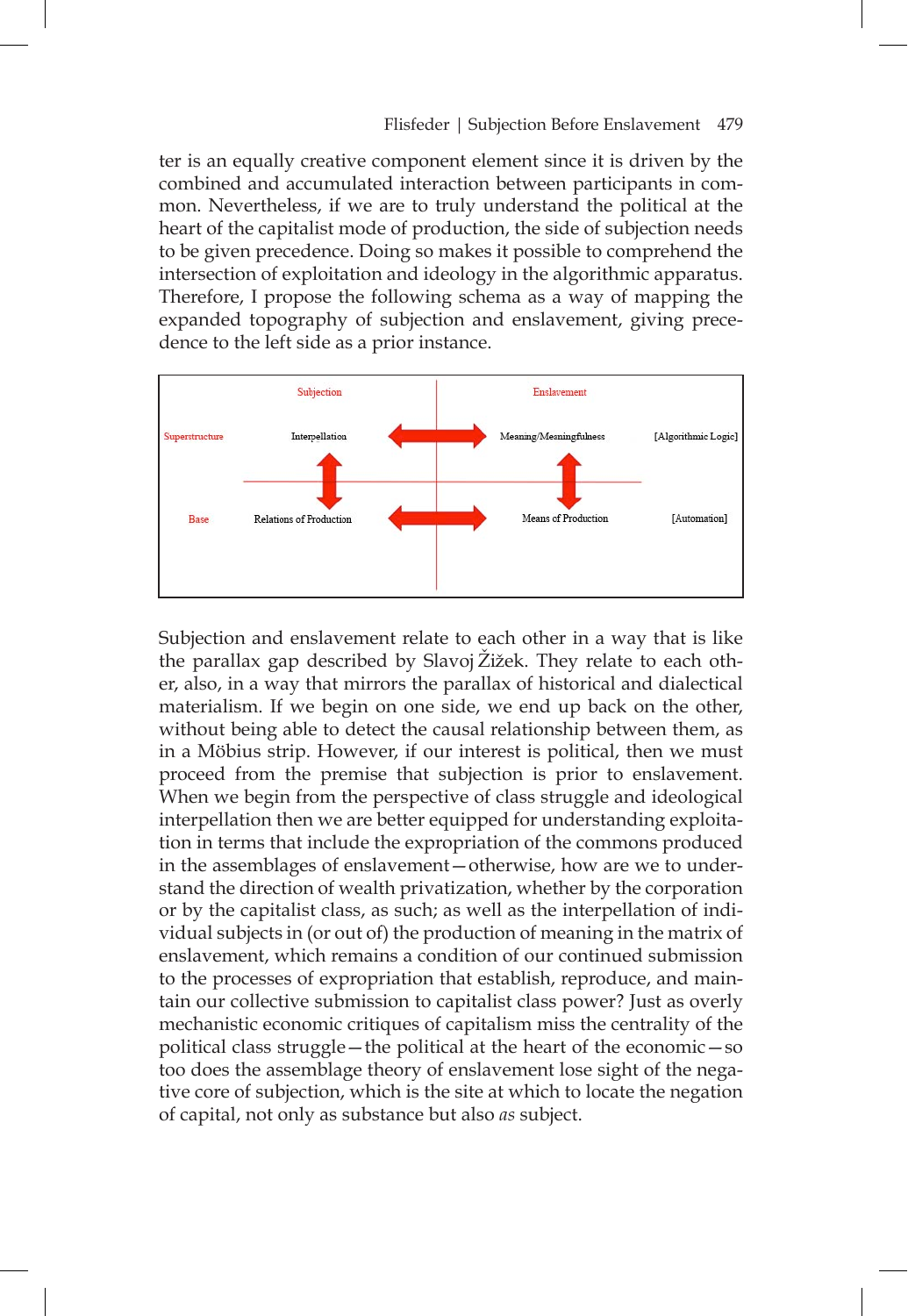### **Notes**

- 1. Jacques Lacan, "Subversion of the Subject and the Dialectic of Desire." In Écrits: The First Complete Edition in English. Bruce Fink, trans. (New York: W. W. Norton, 2006). Thanks to Clint Burnham for reminding me of this passage.
- 2. Ibid, 701
- 3. Gilles Deleuze and Felix Guattari, *A Thousand Plateaus: Capitalism and Schizophrenia*. Brian Massumi, trans. (Minneapolis, MN: University of Minnesota Press, 1987); Maurizio Lazzarato, *Signs and Machines: Capitalism and the Production of Subjectivity*. Joshua David Jordan, trans. (Los Angeles, CA: Semiotext(e), 2014).
- 4. Jodi Dean, *Publicity's Secret: How Technoculture Capitalizes on Democracy* (Ithaca, NY: Cornell University Press, 2002). See also Dean, *Democracy and Other Neoliberal Fantasies* (Durham, NC: Duke University Press, 2009), and Dean, *Blog Theory: Feedback and Capture in the Circuits of Drive* (Malden, MA: Polity, 2010).
- 5. Ganaele Langlois, *Meaning in the Age of Social Media* (New York: Palgrave Macmillan, 2014).
- 6. Louis Althusser, "Ideology and Ideological State Apparatuses (Notes Towards an Investigation)." In *On Ideology* (New York: Verso, 2009).
- 7. Ibid
- 8. See Christian Fuchs, *Digital LaborLabor and Karl Marx* (New York: Routledge, 2014).
- 9. Jason Read, *The Micro-Politics of Capital: Marx and the Prehistory of the Present* (Albany, NY: SUNY Press, 2003), 104.
- 10. See Michael Hardt and Antonio Negri, *Assembly* (New York, NY: Oxford University Press, 2017).
- 11. Fuchs, *op. cit.*
- 12. Dolar, 78
- 13. Slavoj Zižek, *Tarrying with the Negative: Kant, Hegel, and the Critique of Ideology* (Durham, NC: Duke University Press, 1993), 73–74.
- 14. I take up the differences between the Althusserian and Lacanian conceptions of interpellation in my book, extending Zižek's reversal of Althusser's formula, arguing that instead ideology interpellates subjects as individuals. Matthew Flisfeder, *The Symbolic*, *The Sublime*, and *Slavoj Zižek's Theory of Film* (New York: Palgrave Macmillan, 2012). Jodi Dean also makes a similar argument in "Enclosing the Subject." In *Crowds and Party* (New York: Verso, 2016).
- 15. The historical materialist analysis of capital demonstrates the contradictory logics of capital and labor, where capital, in order to secure its own interests, is logically and rationally required to pursue profit by whatever means necessary. This includes the contradictory requirement to displace human labor-power, which is also the source of value production in commodities. Likewise, to best secure *its* own survival, labor must continuously challenge the interests of capital. It must act according to its own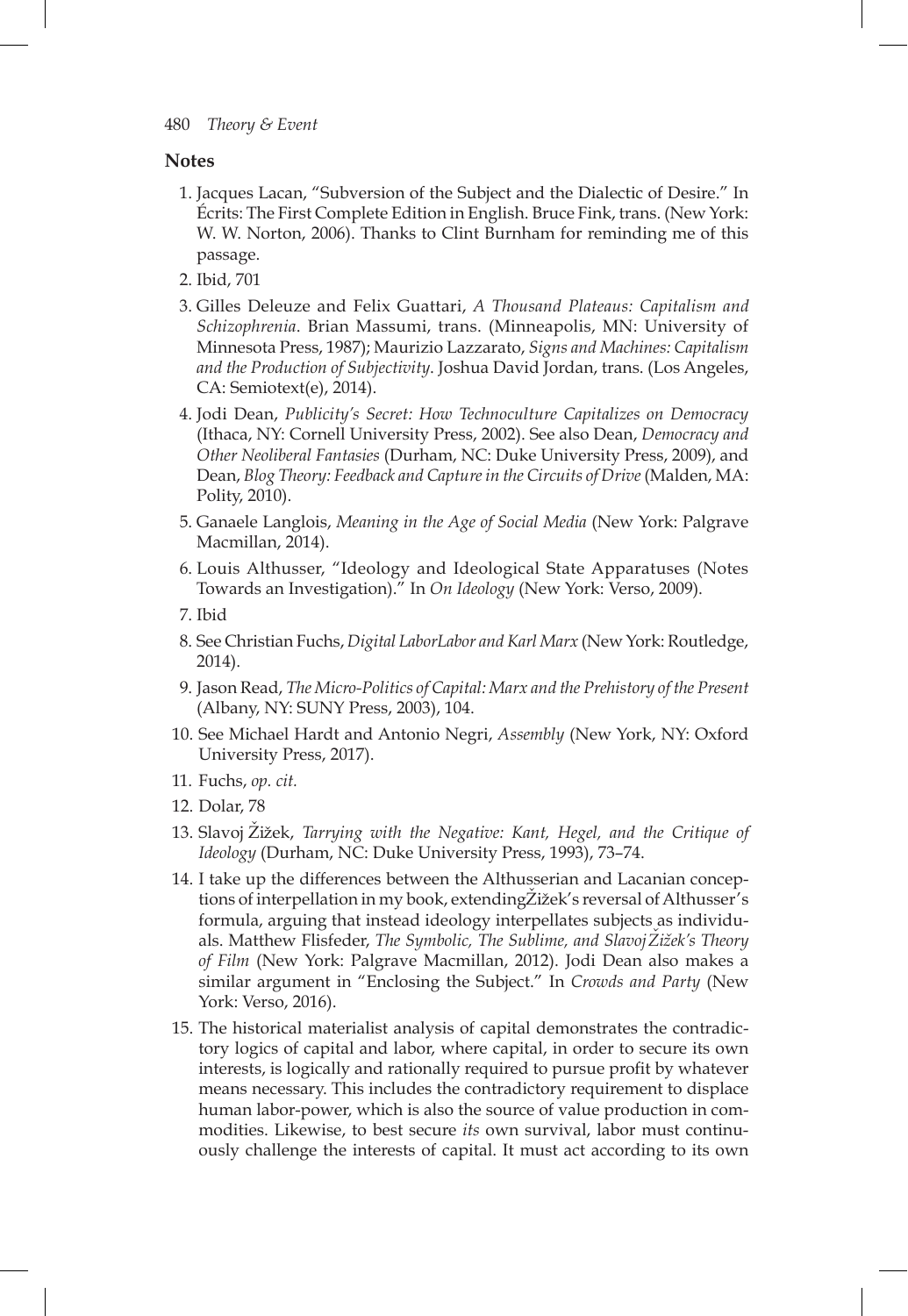rational and logical imperatives for survival, which is ultimately antagonistic to the interests of capital since it can create a barrier to the further appropriation and accumulation of capitalist wealth. It's in this sense that I refer to the subject-subject antagonism as "class struggle," rather than refer to other struggles to overthrow existing power, such as anti-racist or feminist struggles. Or, to put the matter differently, while there is nothing contradictory about being a capitalist feminist, or capitalist anti-racist, capitalism is incapable of negating its logical requirement for exploiting labor and remaining intact.

- 16. See Anne Friedberg, *Window Shopping: Cinema and the Postmodern* (Berkeley, CA: University of California Press, 1993).
- 17. See Jay David Bolster and Richard Grusin, *Remediation: Understanding New Media* (Cambridge, MA: MIT Press, 2000); Wendy Hui Kyong Chun, *Control and Freedom: Power and Paranoia in the Age of Fiber Optics* (Cambridge, MA: MIT Press, 2006); Henry Jenkins, *Convergence Culture: Where Old and New Media Collide* (New York: NYU Press, 2008); and, Lev Manovich, *The Language of New Media* (Cambridge, MA: MIT Press, 2001).
- 18. See Greg Elmer, *Profling Machines: Mapping the Personal Information Economy* (Cambridge, MA: MIT Press, 2004).
- 19. See Slavoj Žižek, *The Parallax View* (Cambridge, MA: MIT Press, 2006).
- 20. See Zižek, *For They Know Not What They Do: Enjoyment as a Political Factor*. 2nd Ed. (New York: Verso, 2002).
- 21. Deleuze and Guattari 1987, 456–457
- 22. Lazzarato 2014, 12
- 23. Ibid, 25
- 24. Ibid
- 25. Gilles Deleuze, "Postscript on the Societies of Control." *October* 59 (1992): 3–7.
- 26. Lazzarato 2014, 25
- 27. The same charge can be levelled against these thinkers in that they often neglect the critical political economy analysis of capitalism in their theories of subjection and interpellation.
- 28. Lazzarato 2014, 13
- 29. Ibid, 29
- 30. Ibid, 28
- 31. Ibid, 30
- 32. Ibid, 35
- 33. Although he seems at times to suggest that enslavement and subjection intersect in the production of subjectivity, Lazzarato does claim that "machinic enslavement (or processes) *precede* the subject and the object and surpasses the personological distinctions of social subjection" (Lazzarato 2014: 120, emphasis added).
- 34. Lazzarato 2014, 38, emphasis added. Such a description of enslavement recalls Michel Foucault's criticism of the terms "ideology" and "repres-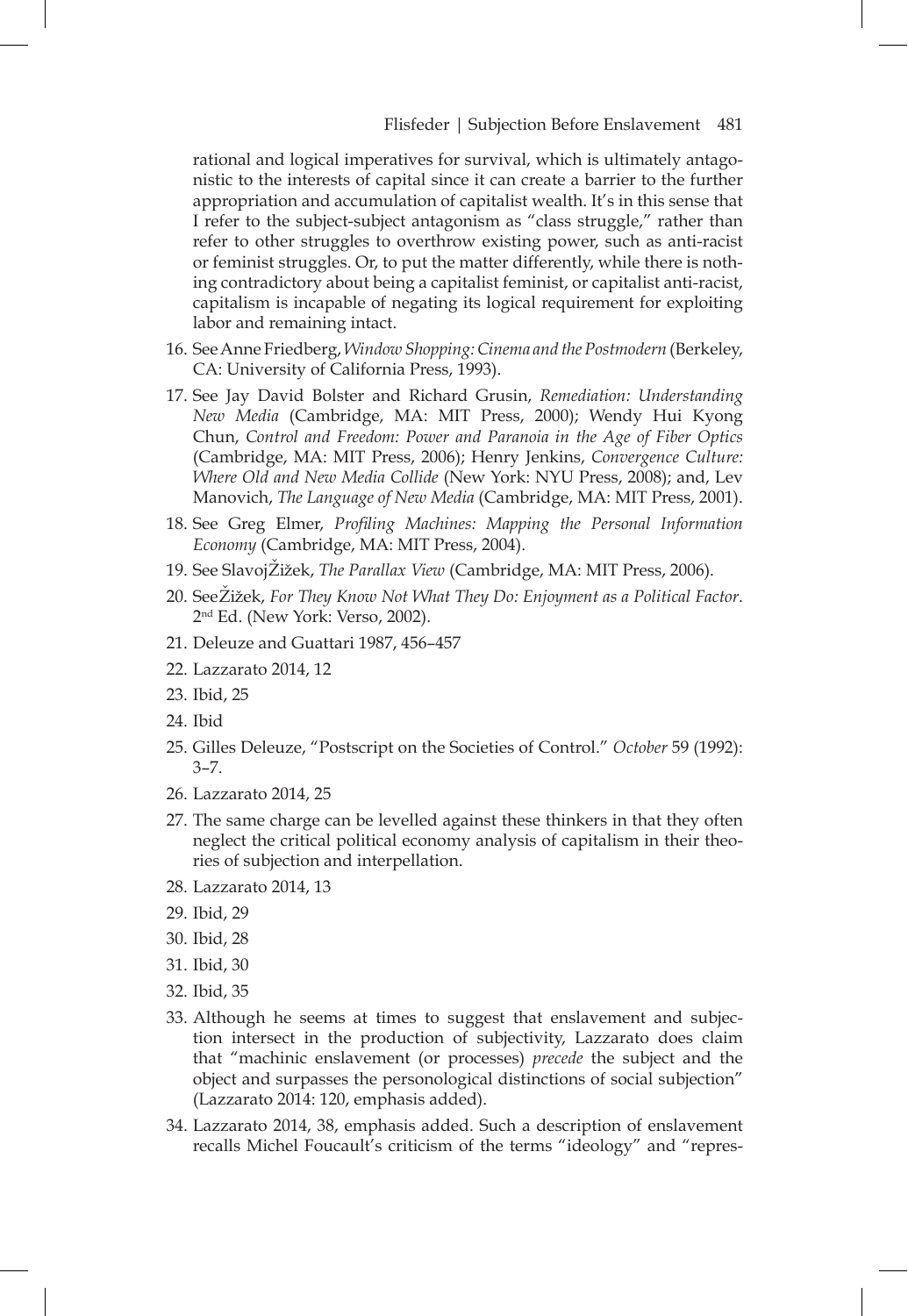sion." See Foucault, "Truth and Power." In *The Foucault Reader*. Paul Rabinow, ed. (New York: Pantheon, 1984), 60.

- 35. Gilles Deleuze and Felix Guattari, *Anti-Oedipus: Capitalism and Schizophrenia*. Robert Hurley, Mark Seem, and Helen R. Lane, trans. (Minneapolis, MN: University of Minnesota Press, 1983).
- 36. Langlois, 24
- 37. Ibid, 44
- 38. Ibid
- 39. Ibid
- 40. Ibid, 46
- 41. Ibid, 52
- 42. Ibid
- 43. Ibid, 53
- 44. Ibid, 55
- 45. Ibid
- 46. Ibid
- 47. Ibid, 62
- 48. Ibid, emphasis added
- 49. Ibid, 64
- 50. Ibid, 87
- 51. Ibid, 97
- 52. Ibid, 94
- 53. Herbert Marcuse, *Eros and Civilization: A Philosophical Inquiry into Freud* (Boston: Beacon Press, 1955).
- 54. Todd McGowan, *Out of Time: Desire in Atemporal Cinema* (Minneapolis, MN: University of Minnesota Press, 2011).
- 55. Ibid, 29
- 56. Nick Dyer-Witheford, *Cyber-Marx: Cycles and Circuits of Struggle in High-Technology Capitalism* (Chicago, IL: University of Illinois Press, 1999), 93.
- 57. Ibid
- 58. Ibid
- 59. See Matthew Flisfeder, "Debt: The Sublimated Object of Capital." *TOPIA: Canadian Journal of Cultural Studies* 30–31 (2013/2014): 47–63.
- 60. Dyer-Witheford, 94–95
- 61. Karl Marx, *Capital Volume 1*. Ben Fowkes, trans. (New York: Penguin, 1990), 1019–1038.
- 62. Read, 104
- 63. Ibid, 109
- 64. Karl Marx, *Grundrisse*. Martin Nicolaus, trans. (New York: Penguin, 1993), 88.
- 65. Read, 110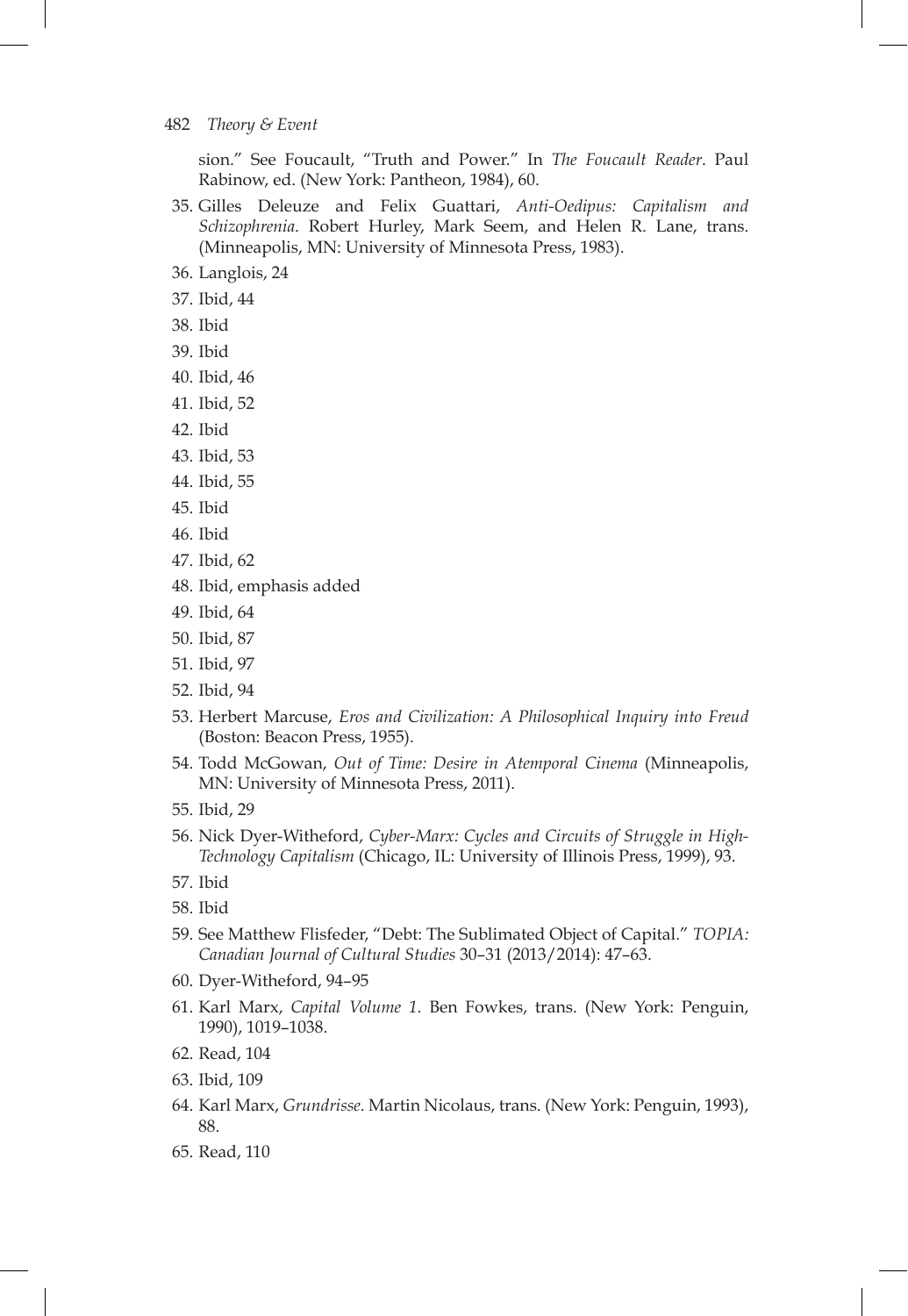- 66. See Matthew Flisfeder, "The Entrepreneurial Subject and the Objectivization of the Self in Social Media." *South Atlantic Quarterly* 114.3 (2015): 553–570.
- 67. See Maurizio Lazzarato, *The Making of the Indebted Man*. Joshua David Jordan, tans. (Los Angeles, CA: Semiotext(e), 2011).
- 68. Tiziana Terranova, "Red Stack Attack!: Algorithms, Capital and the Automation of the Common." In *#Accelerate: The Accelerationist Reader*. Robin Mackay and Armin Avanessian, eds. (Windsor Quarry, UK: Urbanomic, 2014).
- 69. Ibid, 385
- 70. See Nick Srnicek and Alex Williams, *Inventing the Future: Postcapitalism and a World Without Work* (New York: Verso, 2015).
- 71. Terranova, 381
- 72. Ibid, 382
- 73. Marx 1993, 690–712
- 74. See Paolo Virno, "General Intellect." *Historical Materialism* 15.3 (2007): 3–8; and, Carlo Vercellone, "From Formal Subsumption to General Intellect: Elements for a Marxist Reading of the Thesis of Cognitive Capitalism." *Historical Materialism* 15.1 (2007): 13–36.
- 75. Terranova, 383
- 76. Philip Napoli, "Automated Media: An Institutional Theory Perspective on Algorithmic Media Production and Consumption." *Communication Theory* 24 (2014): 340–360.
- 77. Bogost, Ian. 2015. "The Cathedral of Computation." *The Atlantic*. January 15th. Viewed. April 3rd, 2017. Web.
- 78. Fenwick McKelvey, "Algorithmic Media Need Democratic Methods: Why Public Matter." *Canadian Journal of Communication* 39.4 (2014): 597–613.
- 79. Ed Finn, *What Algorithms Want: Imagination in the Age of Computing* (Cambridge, MA: MIT Press, 2017), 17.
- 80. Ibid, 7
- 81. Ibid, 16
- 82. Ibid, 18
- 83. Astrid Mager, "Defining Algorithmic Ideology: Using Ideology Critique to Scrutinize Corporate Search Engines." *triple-C: Communication, Capitalism & Critique* 12.1 (2014). Web.
- 84. Alice E. Marwick, *Status Update: Celebrity, Publicity, and Branding in the Social Media Age* (New Haven, CT: Yale University Press, 2013).
- 85. Napoli, 345
- 86. See Fredric Jameson, "Postmodernism, or, The Cultural Logic of Late Capitalism." *New Left Review* I 146 (1984): 53–92.
- 87. Taina Bucher, "Want to be on top?: Algorithmic power and the threat of invisibility on Facebook." *New Media & Society* 14.7 (2012): 1164–1180.

<sup>88.</sup> Ibid, 1171